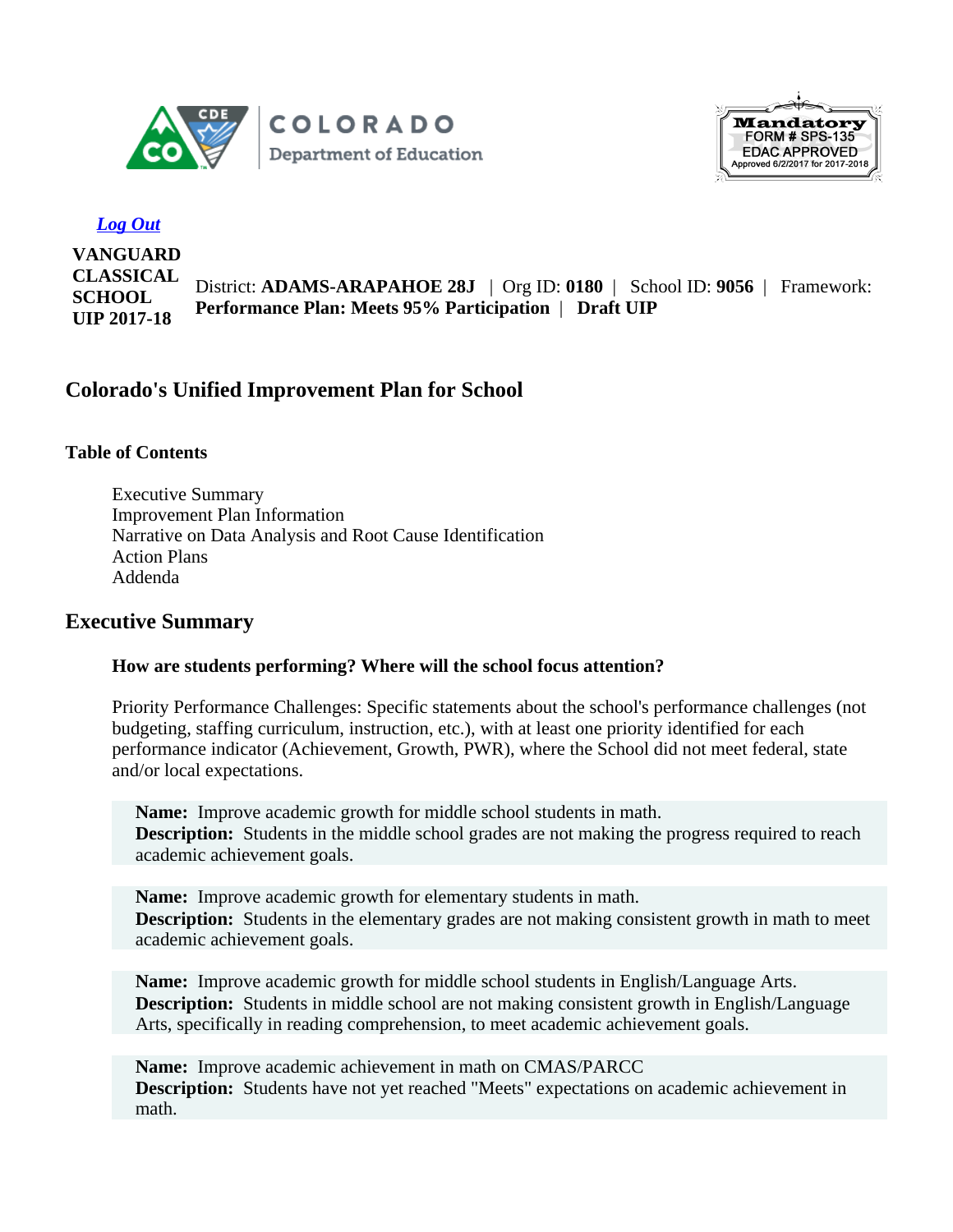## **Why is the education system continuing to have these challenges?**

Root Causes: Statements describing the deepest underlying cause, or causes, or performance challenges, that, if dissolved, would result in elimination, or substantial reduction of the performance challenge(s).

**Name:** Need for More Targeted Differentiation

**Description:** Our analysis reveals that some students have gaps and misunderstandings of mathematics that are causing inconsistent results and/or failure to make progress. Professional development will focus on training in the use of assessments to identify gaps in learning and to adjust instruction accordingly.

**Name:** Improve Alignment across Grade-levels in Curriculum and Expectations **Description:** Our analysis has discovered inconsistencies and misunderstandings in the implementation of our core curriculum. Teachers need time and structured leadership to collaborate and to develop improved vertical alignment of our curriculum and expectations for homework, study skills, and assessments.

**Name:** Improve Teachers' Depth of Knowledge of Singapore Math **Description:** Classroom observations reveal that we need to build our teachers' depth of knowledge in mathematics and Singapore Math strategies.

## **Major Improvement Strategies**

Major Improvement Strategies: Identify the major improvement strategy(s) that will address the root causes determined in the data narrative.

**Name:** Provide intensive professional development and coaching in Singapore Math. **Description:** Teachers will participate in professional development in math, and individualized coaching and mentoring by administration and math coach, and will use what they learn to adjust instruction to meet the needs of individual students.

**Name:** Provide leadership and structured time for collaboration to align curriculum **Description:** Teachers will develop curriculum maps, unit plans, and daily lesson plans that show vertical alignment in grades K-8 and grade level alignment across each grade level.

**Name:** Provide Additional Resources to Support Curriculum **Description:** Teachers will have access to additional resources to support differentiation for at risk students and will be prepared to effectively implement these resources.

Access the School Performance Framework here: <http://www.cde.state.co.us/schoolview/performance>

#### **Improvement Plan Information**

The school/district is submitting this improvement plan to satisfy requirements for:

✓ State Accreditation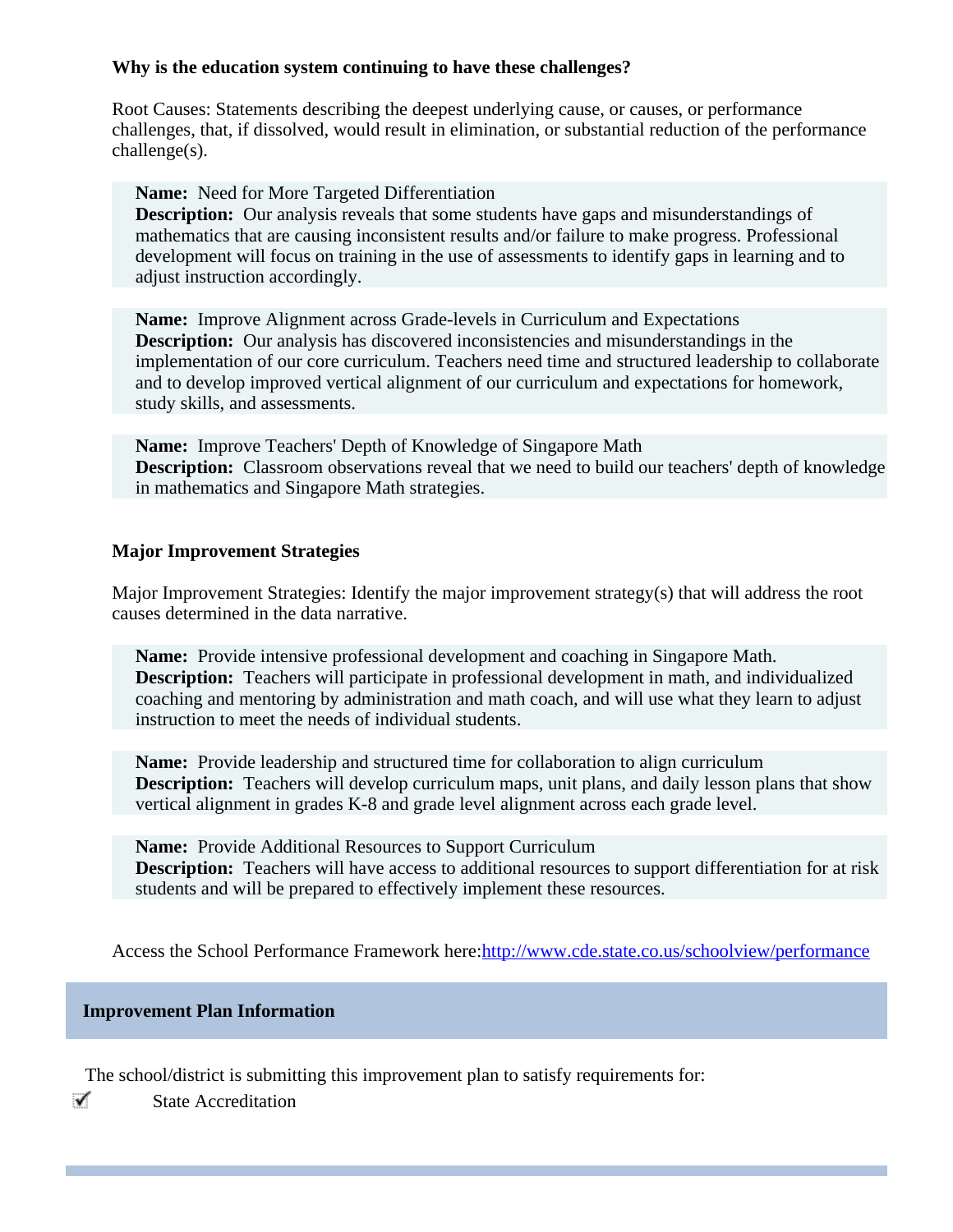#### **School Contact Information**

Terry Glen Principal 801 Yosemite St. Denver CO 80230 Phone: (303) 691-2384 Email: tglen@vanguardclassical.org

Peggy Downs Director of Curriculum & Instruction 801 Yosemite St. Denver CO 80230 Phone: (303) 691-2384 Email: pdowns@vanguardclassical.org

Keria McCafferty Assistant Principal 801 Yosemite St. Denver CO 80230 Denver CO 80230 Phone: (303) 228-5380 Email: kmccafferty@vanguardclassical.org

Angela Keedy Director of School Operations 801 Yosemite St Denver COLORADO 80230 Phone: (303) 691-2384 Email: aschendelkeedy@vanguardclassical.org

# **Narrative on Data Analysis and Root Cause Identification**

#### **Description of school Setting and Process for Data Analysis**

Provide a brief description of the school to set the context for readers. Include the general process for developing the UIP and participants (e.g., SAC involvement). The description may include demographics and local context, such as location, performance status, notable recent events or changes, stakeholders involved in writing the UIP, and an overview of the general process.

#### *UIP Process*

*Over the past several months, administration and the board of directors have worked to develop a new strategic plan (2018-2025). Administration has worked with staff members to identify areas for improvement and to conduct a needs analysis for professional development and curriculum resources. The School Accountability Committee provided input and valuable insights into the process. The academic goals in this UIP are derived from the new strategic plan, informed by input from staff and SAC members to develop a comprehensive plan for school improvement.*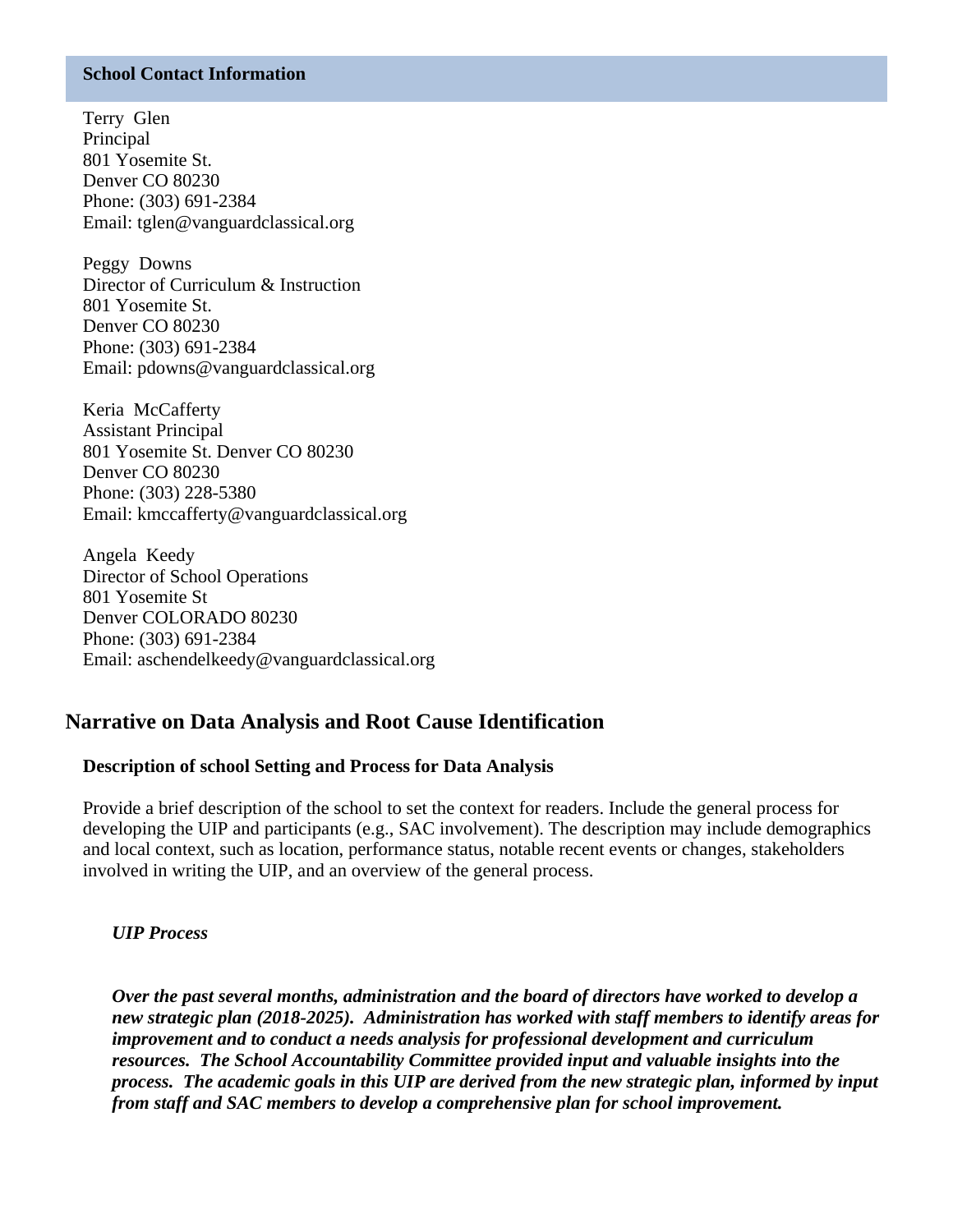*Vanguard West - Significant Demographic Data Points*

*Vanguard West serves students who speak 15 different languages at home and educates a high percentage of English Language Learners. 45% of our students speak Spanish, 41% speak English, and 13% speak another language at home. Vanguard West K-5 qualified as a Title I school for the first time in the 2017-18 school year. We educate students with a variety of special needs, and enroll an average of 10% students with Individualized Education Plans (IEPs).*

#### *Enrollment (Oct 1)*

- *2014-15 488*
- *2015-16 494*
- *2016-17 493*
- *2017-18 509*

#### *Diversity*

|         | <b>Nonwhite Total</b> | <b>Hispanic</b> | <b>Black</b> | <b>Asian</b> | $2+$ |
|---------|-----------------------|-----------------|--------------|--------------|------|
| 2014-15 | 80%                   | 54%             | 20%          | $1\%$        | 4%   |
| 2015-16 | 81%                   | 56%             | 20%          | $1\%$        | 3%   |
| 2016-17 | 83%                   | 55%             | 23%          | $1\%$        | 4%   |
| 2017-18 | 87%                   | 56%             | 27%          | $1\%$        | 3%   |

*English Language Learners (ELLs Oct 1)*

*2014-15 49%*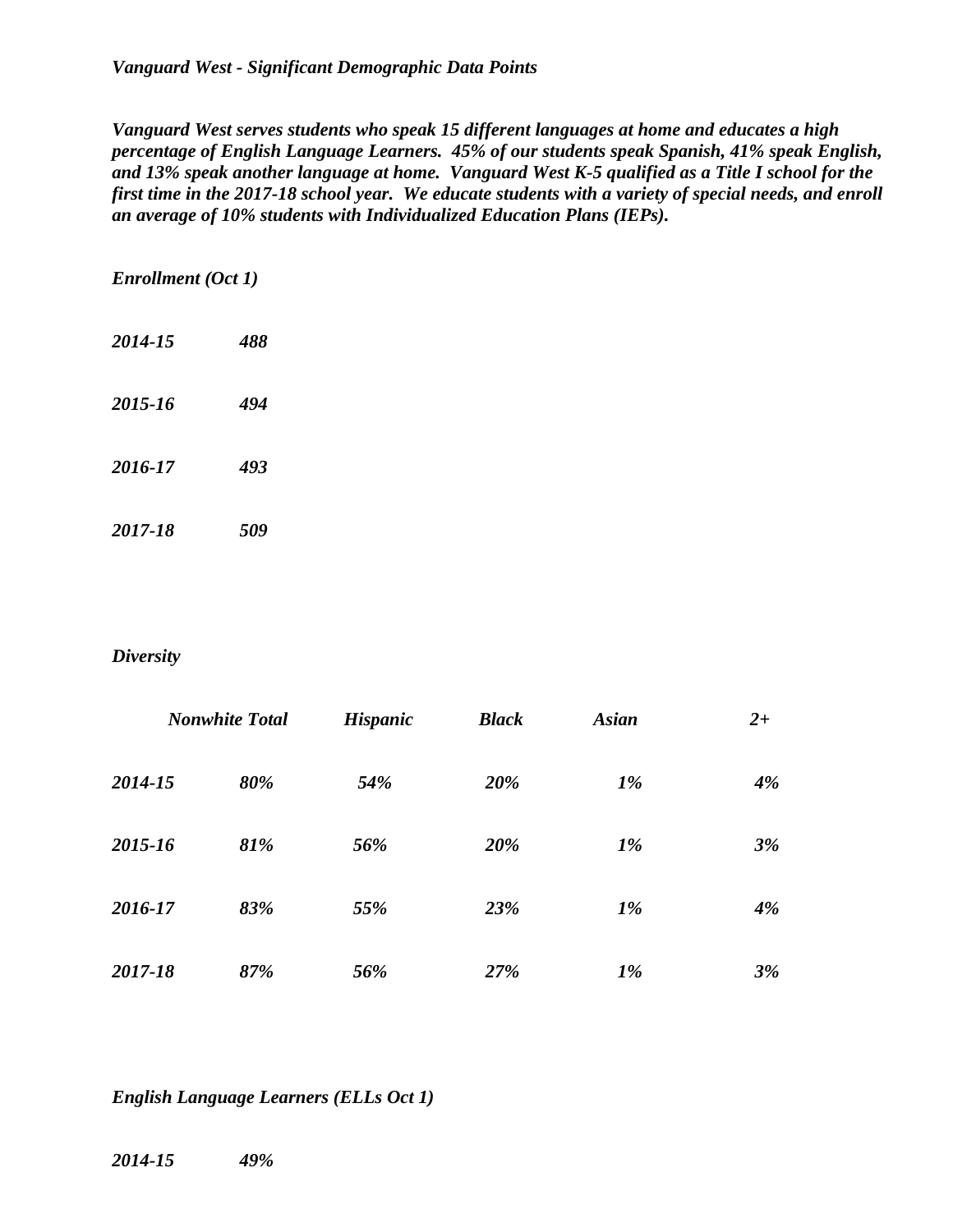| 2015-16 | 52% |
|---------|-----|
| 2016-17 | 55% |
| 2017-18 | 59% |

## *Students with Disabilities (IEPs Oct 1)*

| 2014-15 | 11% |
|---------|-----|
| 2015-16 | 10% |
| 2016-17 | 11% |
| 2017-18 | 10% |

## *Economically Disadvantaged (FRL Oct 1)*

- *2014-15 69%*
- *2015-16 68%*
- *2016-17 72%*
- *2017-18 80%*

*Vanguard Classical School is located on two campuses. The West campus is situated in Denver on the border of Aurora in the Lowry area, and serves students from both cities, as well as surrounding districts. In the 2016-17 school year, West campus enrolled 85 students from out of district, and in 2017-18 the school enrolled 88 students from out of district (17.2% of total enrollment each year).*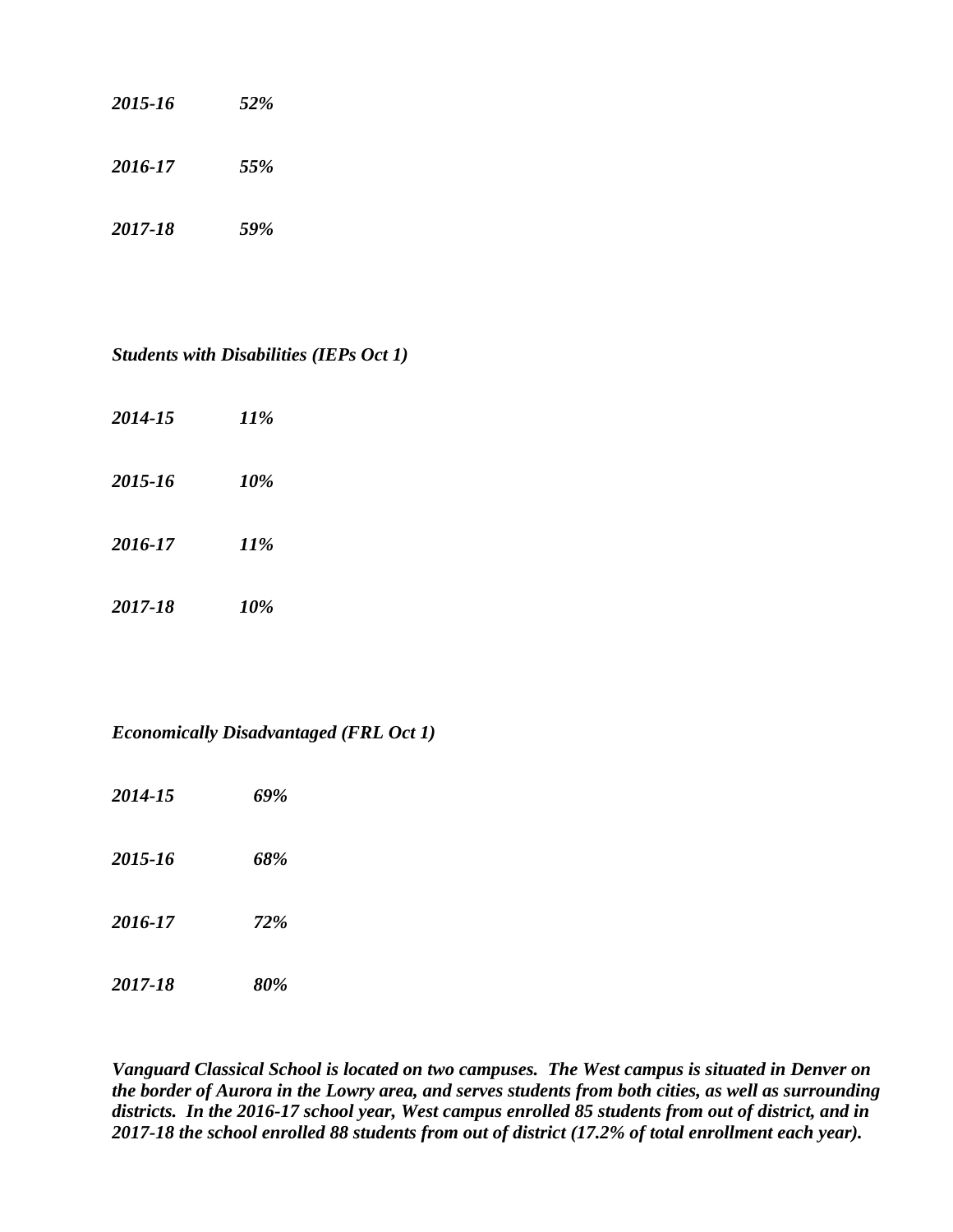## **Prior Year Targets**

Consider the previous year's progress toward the school targets. Identify the overall magnitude of the school performance challenges.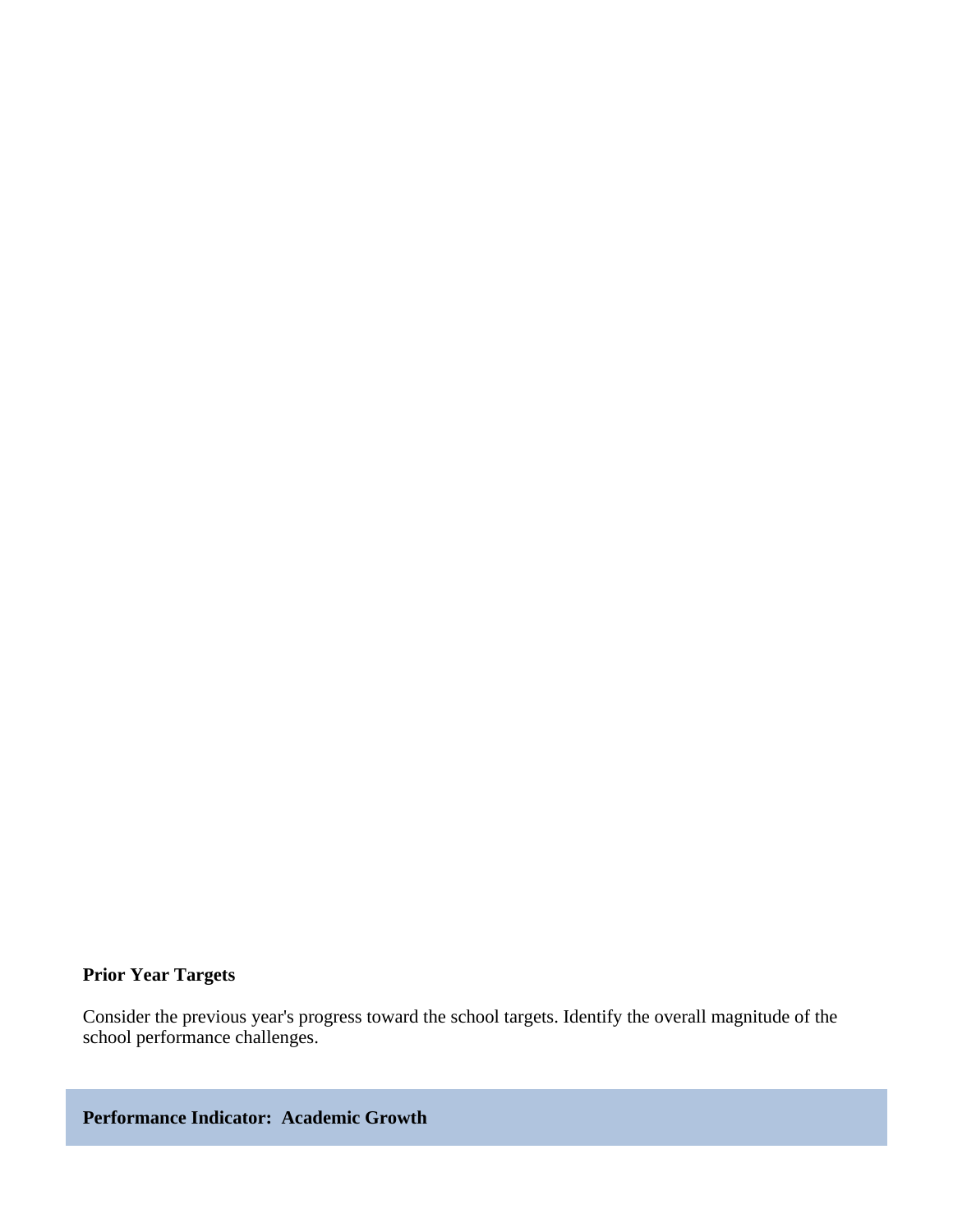*Prior Year Target: 35% of students will show one year of academic growth in math by May 2017 as measured by NWEA MAPS for grades 1-8. Performance: 45% of grades 1-8 students met goal*

*Prior Year Target: 75% of students will show one year of academic growth in reading by May 2017 as measured by NWEA MAPS for grades K-8 and STAR for grades K-2. Performance: NWEA - 45% of grades K-8 students met goal STAR - 68% of grades K-2 students met goal*

#### **Academic Growth Reflection**

*Students made great progress in math and exceeded the goal. Students are making progress toward the goals in reading. NWEA recommends that a typical goal is 50% of students would meet growth goals. The school's new strategic plan reflects this recommendation.* 

#### **Performance Indicator: Disaggregated Growth**

*Prior Year Target: 60% of students with IEPs will show one year's growth in math by May 2017 as measured by NWEA MAPS for grades K-8. Performance: Data not available. IEP identification was not uploaded into NWEA.*

*Prior Year Target: 60% of students with IEPs will show one year's growth in reading by May 2017 as measured by NWEA MAPS for grades K-8 and STAR for grades K-2. Performance: Data not available. IEP identification was not uploaded into NWEA.*

**Disaggregated Growth Reflection**

*The overall score for students with IEPs on CMAS/PARCC English/Language Arts improved from 24 MGP to 57 MGP from 2016 to 2017.* 

*The overall score for students with IEPs on CMAS/PARCC Math improved from 36 MGP to 55 MGP from 2016 to 2017.* 

*Both 2017 scores are above the district and state MGP scores. The school is committed to tracking this data on NWEA to gain timely information for improvement throughout the school year in order to maintain this upward trend.*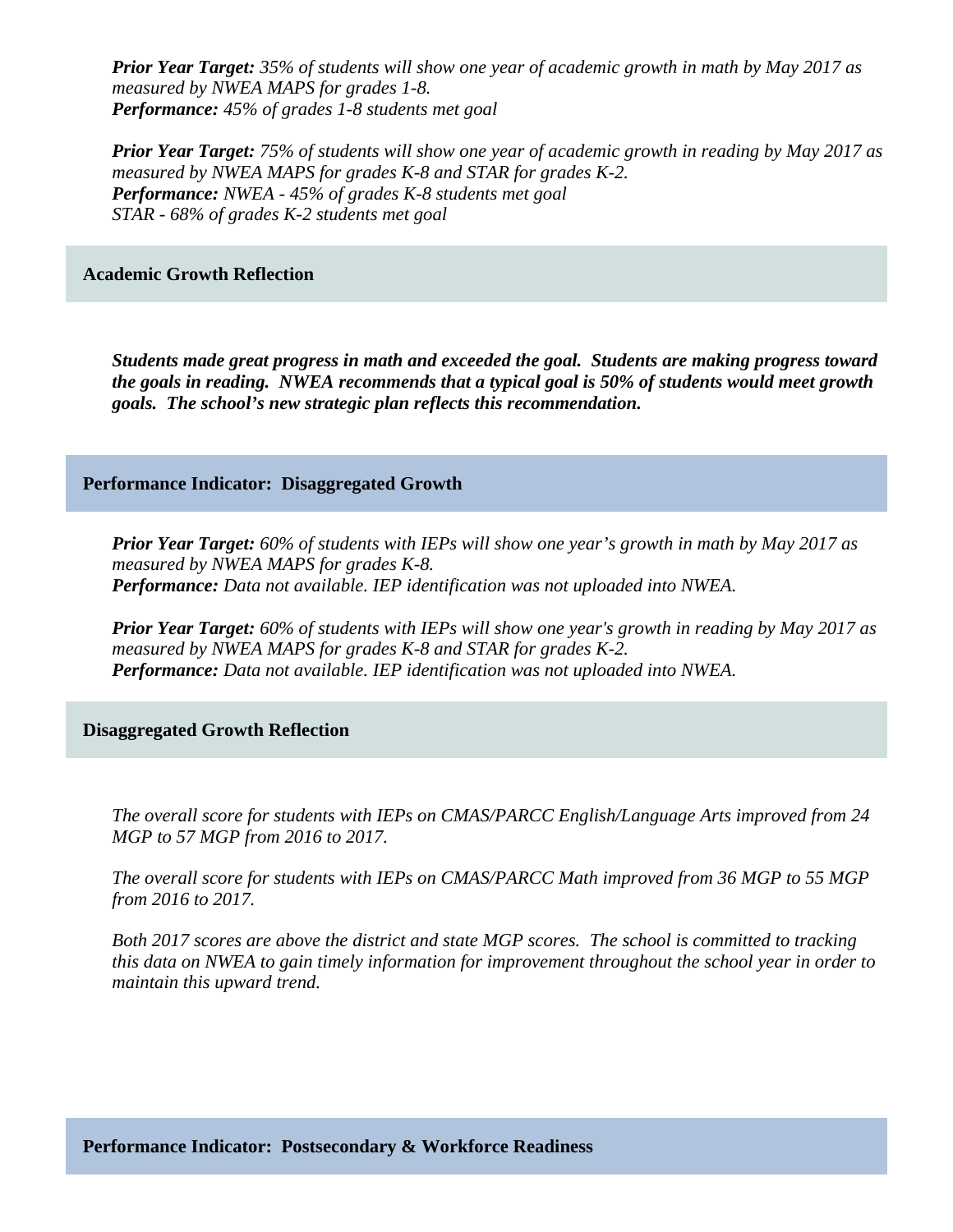*Prior Year Target: NA-- K-8 school Performance:* 

## **Postsecondary & Workforce Readiness Reflection**

*NA-- K-8 school*

#### **Current Performance**

Provide a description of the trend analysis that includes at least three years of data (state and local data). Trend statements should be provided in the four performance indicator areas and by disaggregated groups. Trend statements should include the direction of the trend and a comparison (e.g. state expectations, state average) to indicate why the trend is notable.

# *2017 School Performance Framework*

*Elementary*

|                                       | <b>All Students</b>      | <b>Meets</b>       |
|---------------------------------------|--------------------------|--------------------|
|                                       | <b>English Learners</b>  | <b>Exceeds</b>     |
| <b>CMAS English Language Arts FRL</b> |                          | <b>Exceeds</b>     |
|                                       | <b>Minority Students</b> | <b>Exceeds</b>     |
|                                       | <b>SPED</b>              | N/A < 20           |
|                                       | <b>All Students</b>      | <b>Approaching</b> |
|                                       | <b>English Learners</b>  | <b>Approaching</b> |
| <b>CMAS</b> Math                      | <b>FRL</b>               | <b>Approaching</b> |
|                                       | <b>Minority Students</b> | <b>Approaching</b> |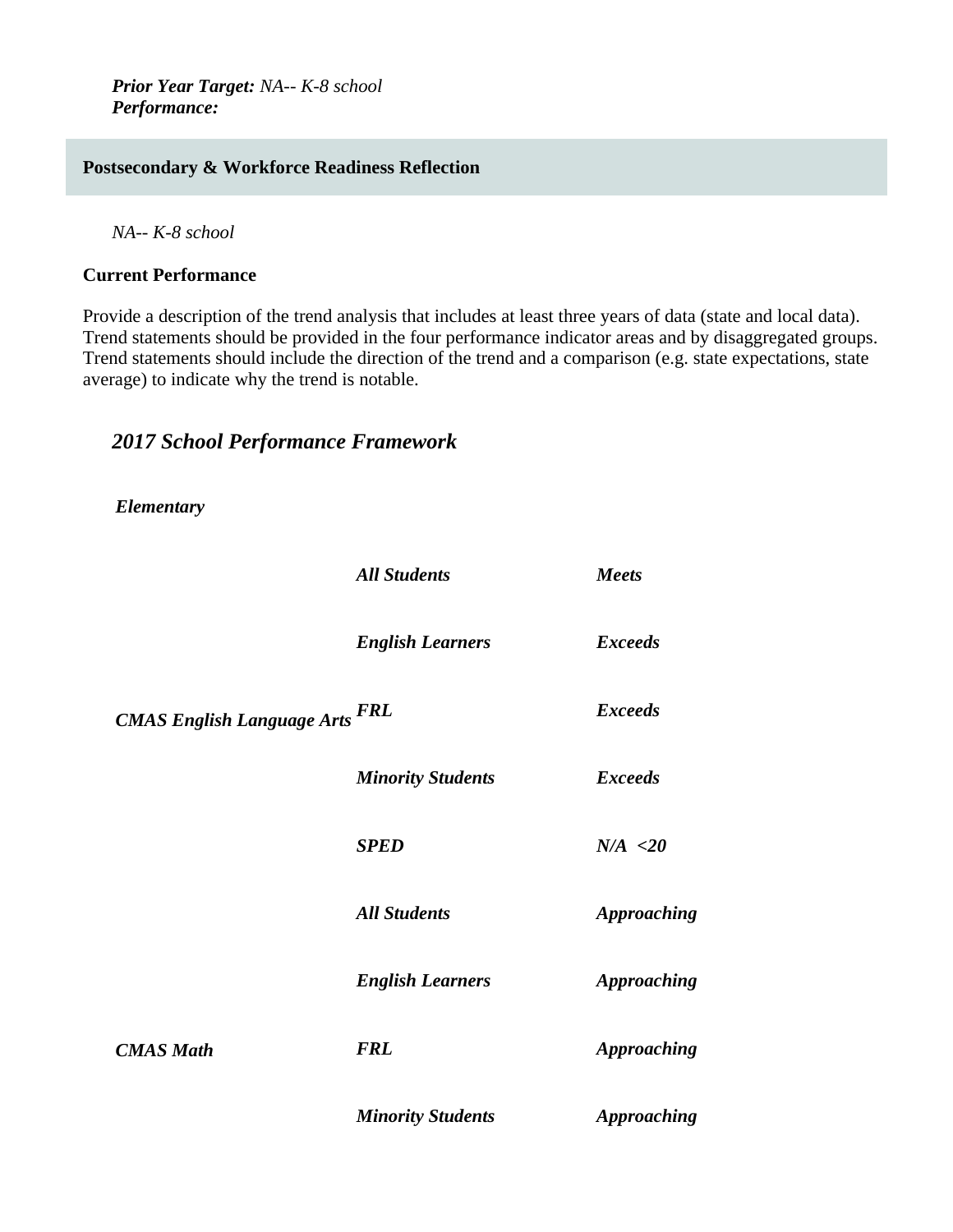| <b>ELP</b>                            | <b>English Language Proficiency N/A &lt;20</b> |                    |
|---------------------------------------|------------------------------------------------|--------------------|
| <b>Total</b>                          |                                                | <b>Approaching</b> |
| <b>Middle School</b>                  |                                                |                    |
|                                       | <b>All Students</b>                            | <b>Meets</b>       |
|                                       | <b>English Learners</b>                        | <b>Exceeds</b>     |
| <b>CMAS English Language Arts FRL</b> |                                                | <b>Meets</b>       |
|                                       | <b>Minority Students</b>                       | <b>Meets</b>       |
|                                       | <b>SPED</b>                                    | N/A < 20           |
|                                       | <b>All Students</b>                            | <b>Meets</b>       |
|                                       | <b>English Learners</b>                        | <b>Meets</b>       |
| <b>CMAS Math</b>                      | <b>FRL</b>                                     | <b>Meets</b>       |
|                                       | <b>Minority Students</b>                       | <b>Meets</b>       |
|                                       | <b>SPED</b>                                    | N/A < 20           |
| <b>ELP</b>                            | <b>English Language Proficiency N/A &lt;20</b> |                    |
| <b>Total</b>                          |                                                | Meets              |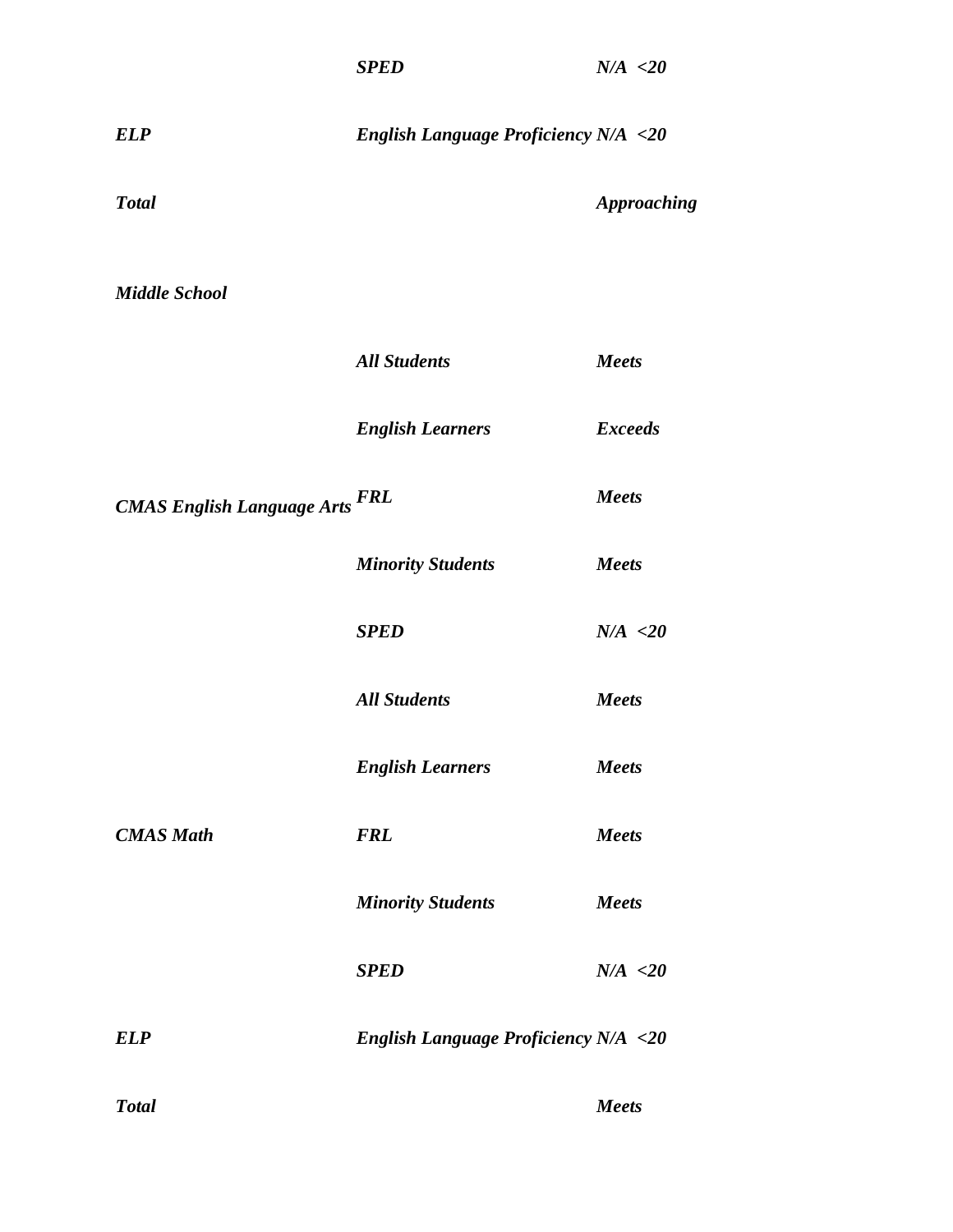# *Spring 2017 NWEA Assessments (Percentage of students who met growth goals)*

|                              | 2016 2017 |  |
|------------------------------|-----------|--|
| <b>Elementary Math</b>       | 18% 44%   |  |
| <b>Elementary Reading</b>    | 40\% 46\% |  |
| Middle School Math           | 41\% 37\% |  |
| <b>Middle School Reading</b> | 51\% 40\% |  |

## **Trend Analysis**

Review the DPF and local data. Document any areas where the school did not at least meet state/federal expectations.

Elementary students show a positive growth trend in Math on CMAS-PARCC, however the growth is inconsistent across grade levels.  $(4th/2016 - 52.0 \text{ MGP}, 4th/2017 = 68.0; 5th/2016 =$ 29.50, 5th/2017 = 31.0, 6th/2016 = 39.0, 6th/2017 = 66.0). This is a notable trend because it reveals a gap in learning for a specific students and will affect overall growth scores and achievement if not addressed.

*Trend Direction: Increasing then decreasing - Notable Trend: Yes - Performance Indicator Target: Academic Growth*

Middle School students show a mixed result in growth scores on Math on CMAS-PARCC.  $(7th/2016 = 56.5, 7th/2017 = 57.0, 8th/2016 = 49.50, 8th/2017 = 35.5)$ . 7th grade students grew at a much slower rate than any elementary grade levels, although they still scored higher than district and state averages. 8th grade students declined in growth scores and did not meet district and state averages. This is a notable trend because it shows that our middle school students are not growing at a rate that will allow them to meet academic achievement goals.

*Trend Direction: Increasing then decreasing - Notable Trend: Yes - Performance Indicator Target: Academic Growth*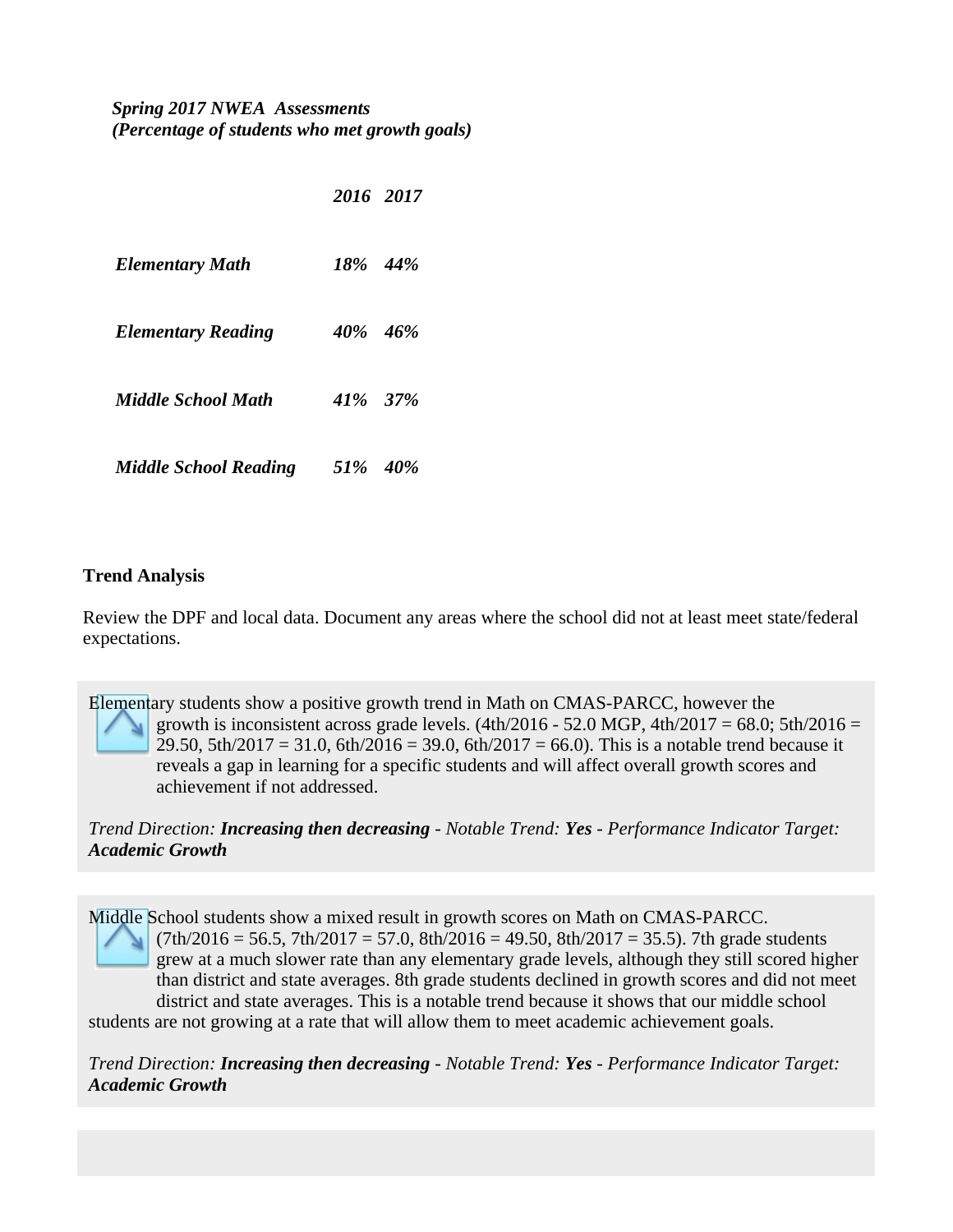Elementary students are on a positive growth trend on NWEA Reading, however middle

school students declined by 9% (ELEM 2016 = 40%, ELEM 2017 = 46%; MS 2016 = 51%,  $MS 2017 = 40\%$ ). This is a notable trend for our middle school students because it shows a gap in reading mastery at the higher levels which is likely to reveal itself on future

CMAS/PARCC assessments.

*Trend Direction: Increasing then decreasing - Notable Trend: Yes - Performance Indicator Target: Academic Growth*

Elementary students are on a positive growth trend on NWEA Math, however middle school students declined by 4% (ELEM 2016 = 18%, ELEM 2017 = 44%; MS 2016 = 41%, MS 2017 = 37%). This is a notable trend because it aligns with the CMAS/PARCC scores for middle school and highlights a concern with the school's mathematics program.

## *Trend Direction: Increasing then decreasing - Notable Trend: Yes - Performance Indicator Target: Academic Growth*

All students are on a positive trend in academic achievement in CMAS/PARCC Math, however overall scores are still below expectations. Elementary students moved from the 5th percentile rank to the 12th percentile rank. Middle school students moved from the 13th percentile rank to the 17th percentile rank. This is a notable trend because these scores are rated "Does Not Meet" for Elementary and "Approaching" for Middle School on the 2017 School Performance Framework.

*Trend Direction: Increasing - Notable Trend: Yes - Performance Indicator Target: Academic Achievement (Status)*

All students are on a positive trend in academic achievement in CMAS/PARCC English/Language Arts, however overall scores are still below expectations. Elementary students moved from the 18th percentile rank to the 30th percentile rank. Middle school students moved from 27th percentile rank to 44th percentile rank. This is a notable trend because these scores are rated "Approaching" on the 2017 School Performance Framework.

*Trend Direction: Increasing - Notable Trend: Yes - Performance Indicator Target: Academic Achievement (Status)*

## **Additional Trend Information:**

The school earned a score of "Meets" standards for Academic Growth and a score of "Approaching" standards for Academic Achievement on the School Performance Framework. The school recognizes that overall performance on CMAS/PARCC has been below standards for academic achievement. In order to make progress toward meeting these goals, the school is focused on improving academic growth scores for all students. The school observes that our curriculum has historically allowed our students to perform better on English/Language Arts tests and we are supporting our students for continued growth in this important area. We are committed to ensuring that our students can perform as well on Math tests.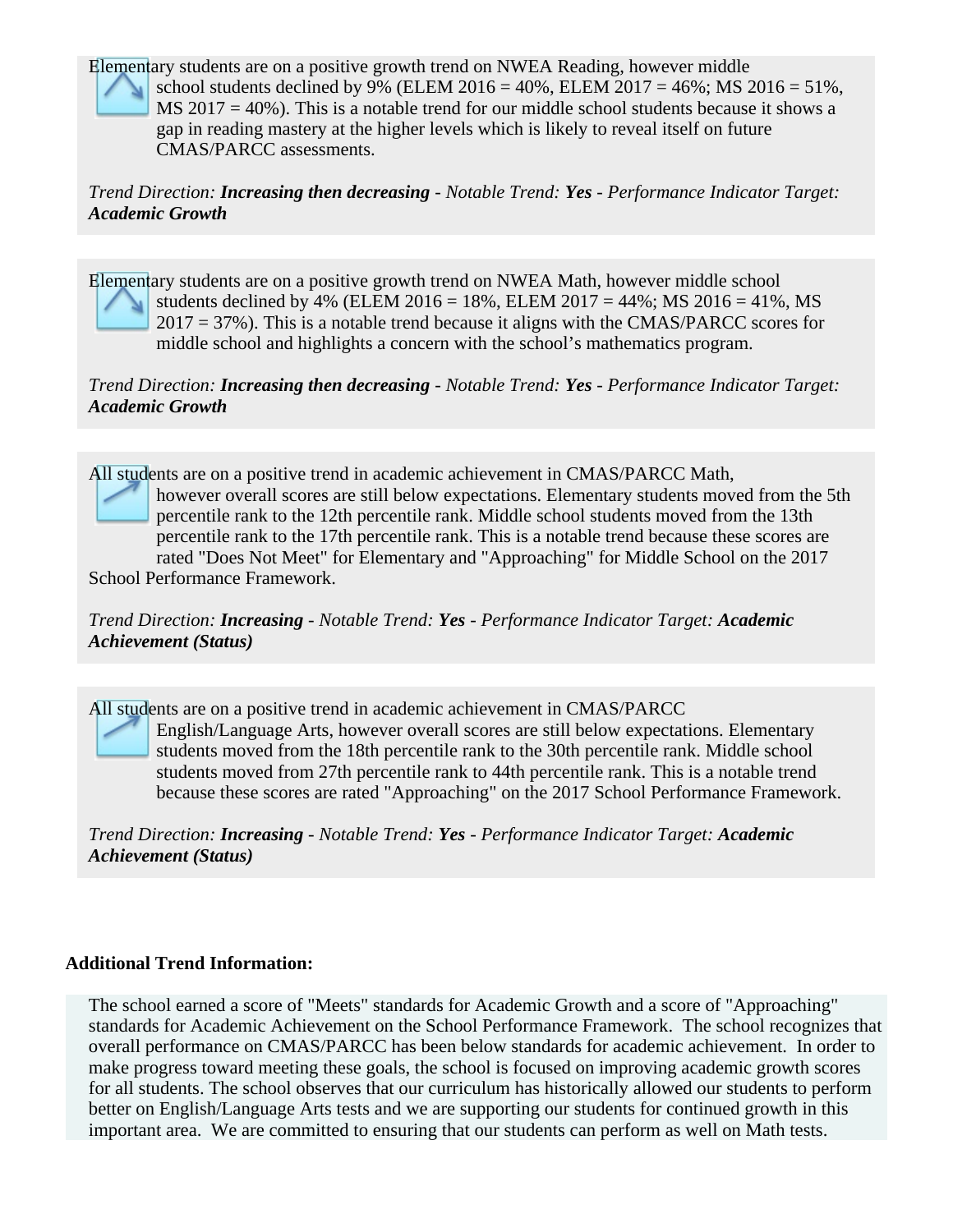## **Priority Performance Challenges and Root Cause Analysis**

Review the DPF and local data. Document any areas where the school did not at least meet state/federal expectations. Priority Performance Challenges and Root Cause Analysis Priority Performance Challenges: Identify notable trends (or a combination of trends) that are the highest priority to address (priority performance challenges). No more than 3-5 are recommended. Provide a rationale for why these challenges have been selected and address the magnitude of the school's overall performance challenges. Root Cause: Identify at least one root cause for every priority performance challenge. Root causes should address adult actions, be under the control of the school, and address the priority performance challenge(s). Provide evidence that the root cause was verified through the use of additional data. A description of the selection process for the corresponding major improvement strategies is recommended.

# **Relationship of UIP Elements**

| <b>Priority Performance Challenges</b>                                          | <b>Root Cause</b>                                                                                                                                                                     |
|---------------------------------------------------------------------------------|---------------------------------------------------------------------------------------------------------------------------------------------------------------------------------------|
| Improve academic growth for middle school students<br>in math.                  | Improve Alignment across Grade-levels in<br>Curriculum and Expectations<br>Need for More Targeted Differentiation<br>Improve Teachers' Depth of Knowledge of<br>Singapore Math        |
| Improve academic growth for elementary students in<br>math.                     | Need for More Targeted Differentiation<br>Improve Alignment across Grade-levels in<br>Curriculum and Expectations<br>Improve Teachers' Depth of Knowledge of<br>Singapore Math        |
| Improve academic growth for middle school students<br>in English/Language Arts. | Improve Alignment across Grade-levels in<br><b>Curriculum and Expectations</b><br>Need for More Targeted Differentiation                                                              |
| Improve academic achievement in math on<br><b>CMAS/PARCC</b>                    | Need for More Targeted Differentiation<br>Improve Alignment across Grade-levels in<br><b>Curriculum and Expectations</b><br>Improve Teachers' Depth of Knowledge of<br>Singapore Math |

# **Root Causes**

*Priority Performance Challenge:* Improve academic growth for middle school students in math.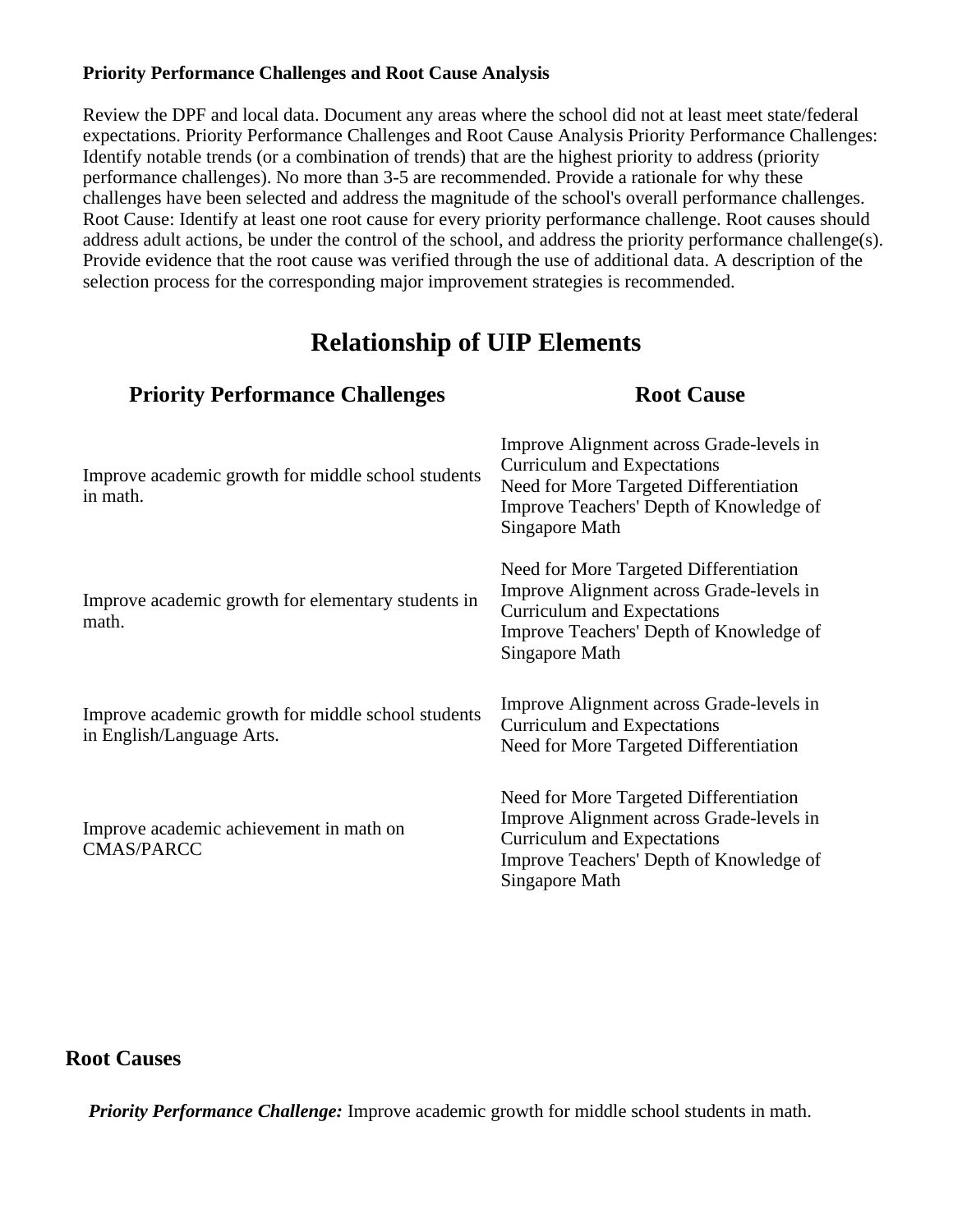#### **Improve Alignment across Grade-levels in Curriculum and Expectations**

Our analysis has discovered inconsistencies and misunderstandings in the implementation of our core curriculum. Teachers need time and structured leadership to collaborate and to develop improved vertical alignment of our curriculum and expectations for homework, study skills, and assessments.

#### **Need for More Targeted Differentiation**

Our analysis reveals that some students have gaps and misunderstandings of mathematics that are causing inconsistent results and/or failure to make progress. Professional development will focus on training in the use of assessments to identify gaps in learning and to adjust instruction accordingly.

#### **Improve Teachers' Depth of Knowledge of Singapore Math**

Classroom observations reveal that we need to build our teachers' depth of knowledge in mathematics and Singapore Math strategies.

*Priority Performance Challenge:* Improve academic growth for elementary students in math.

#### **Need for More Targeted Differentiation**

Our analysis reveals that some students have gaps and misunderstandings of mathematics that are causing inconsistent results and/or failure to make progress. Professional development will focus on training in the use of assessments to identify gaps in learning and to adjust instruction accordingly.

#### **Improve Alignment across Grade-levels in Curriculum and Expectations**

Our analysis has discovered inconsistencies and misunderstandings in the implementation of our core curriculum. Teachers need time and structured leadership to collaborate and to develop improved vertical alignment of our curriculum and expectations for homework, study skills, and assessments.

#### **Improve Teachers' Depth of Knowledge of Singapore Math**

Classroom observations reveal that we need to build our teachers' depth of knowledge in mathematics and Singapore Math strategies.

*Priority Performance Challenge:* Improve academic growth for middle school students in English/Language Arts.

#### **Improve Alignment across Grade-levels in Curriculum and Expectations**

Our analysis has discovered inconsistencies and misunderstandings in the implementation of our core curriculum. Teachers need time and structured leadership to collaborate and to develop improved vertical alignment of our curriculum and expectations for homework, study skills, and assessments.

#### **Need for More Targeted Differentiation**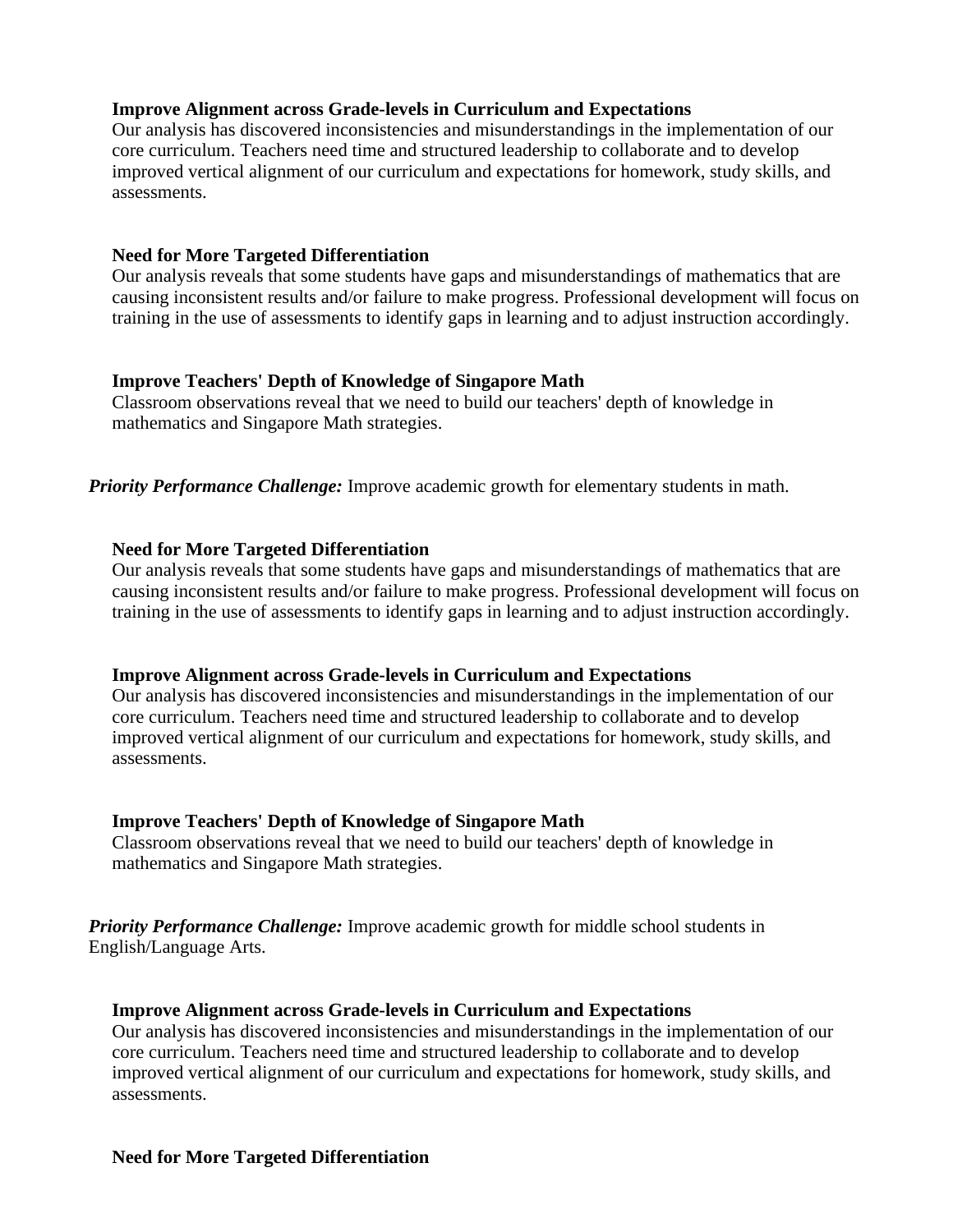Our analysis reveals that some students have gaps and misunderstandings of mathematics that are causing inconsistent results and/or failure to make progress. Professional development will focus on training in the use of assessments to identify gaps in learning and to adjust instruction accordingly.

*Priority Performance Challenge:* Improve academic achievement in math on CMAS/PARCC

## **Need for More Targeted Differentiation**

Our analysis reveals that some students have gaps and misunderstandings of mathematics that are causing inconsistent results and/or failure to make progress. Professional development will focus on training in the use of assessments to identify gaps in learning and to adjust instruction accordingly.

## **Improve Alignment across Grade-levels in Curriculum and Expectations**

Our analysis has discovered inconsistencies and misunderstandings in the implementation of our core curriculum. Teachers need time and structured leadership to collaborate and to develop improved vertical alignment of our curriculum and expectations for homework, study skills, and assessments.

## **Improve Teachers' Depth of Knowledge of Singapore Math**

Classroom observations reveal that we need to build our teachers' depth of knowledge in mathematics and Singapore Math strategies.

## **Provide a rationale for why these challenges have been selected and address the magnitude of the overall performance challenges:**

Elem Math (CMAS/PARCC inconsistent growth) MS Math (CMAS/PARCC slow/decline); MS Math (NWEA decline) MS Reading (NWEA decline)

The school will focus on the challenges in academic growth which were identified as Notable Trends. Elementary Math is a concern because overall achievement is below expectations and growth has been inconsistent across grade levels and classrooms. Middle School Math is a challenge that is evident in both CMAS/PARCC and NWEA assessments, which show that growth has been inconsistent in some grades and in decline in other grades. Focusing on academic growth in math should enable students to demonstrate success on academic achievement on CMAS/PARCC Math tests.

Reading is identified as a challenge because while the school is doing well at preparing students ''how to read'' through RIGGS Phonics instruction, this may not be translating well into the challenges of complex textual analysis required of the intermediate and upper grades. These trends present significant challenges to the school as we strive to meet our academic achievement goals.

#### **Provide a rationale for how these Root Causes were selected and verified:**

These root causes were developed to address our current challenges. They were based on conversations with teachers, parents, and the School Accountability Committee, and supported by classroom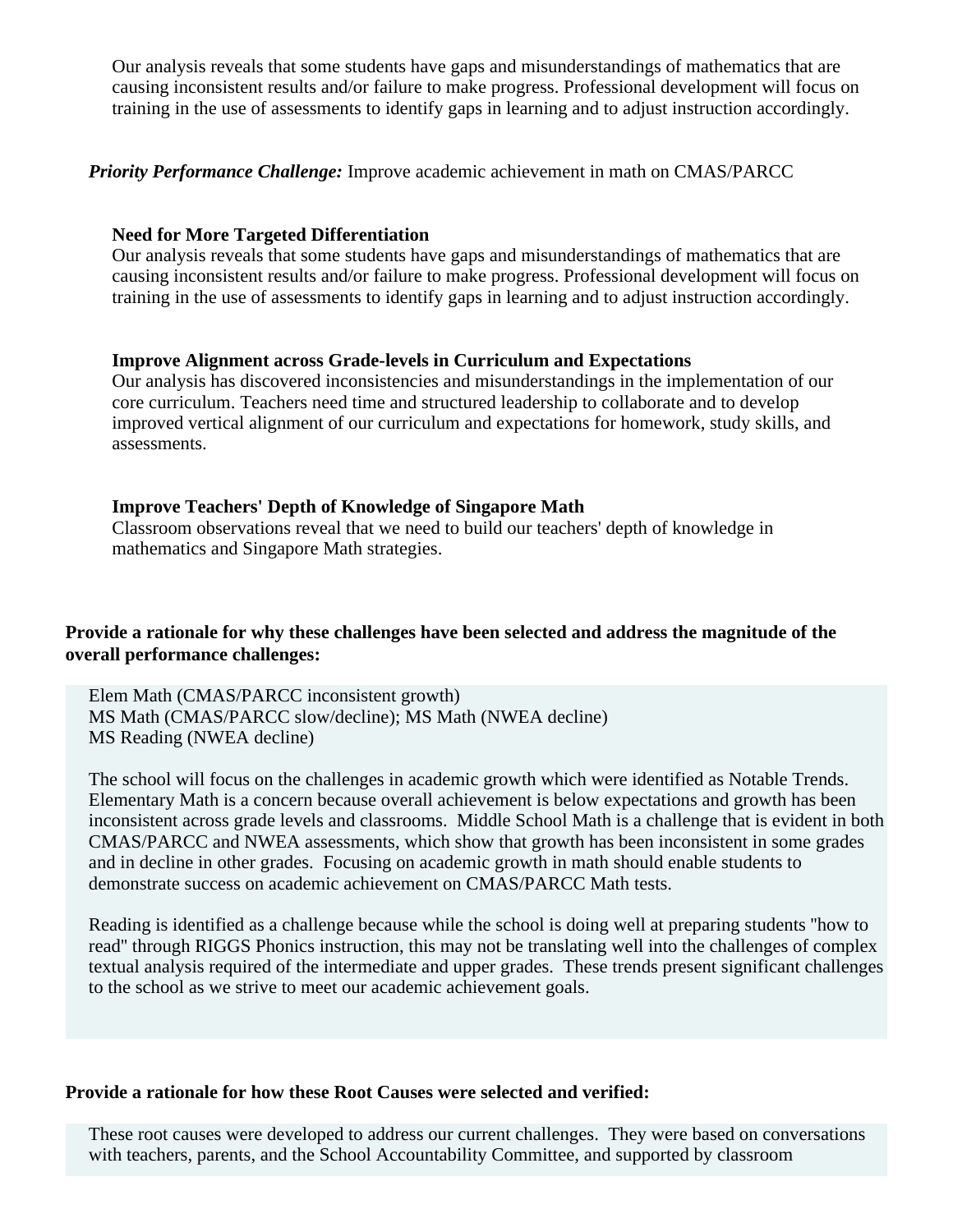observations and staff development needs. We also reviewed and analyzed assessment data from CMAS PARCC, NWEA MAPs, and curriculum-based tests.

# **Action Plans**

#### **School Target Setting**

**Directions:** Schools are expected to set their own annual targets for academic achievement, academic growth, and postsecondary and workforce readiness. At a minimum, schools should set targets for each of the performance indicators where state expectations are not met; targets should also be connected to prioritized performance challenges. For each annual performance target, identify interim measures that will be used to monitor progress toward the annual targets at least quarterly during the school year.

Priority Performance Challenge : Improve academic growth for middle school students in math.

|                                      | <b>Performance Indicator:</b> | Academic Growth                                                                                                                                          |
|--------------------------------------|-------------------------------|----------------------------------------------------------------------------------------------------------------------------------------------------------|
|                                      | <b>Measures / Metrics:</b>    | $\blacksquare$                                                                                                                                           |
| Annual                               | 2017-2018:                    | Middle school students will improve percentage of<br>students meeting NWEA growth goals in Math to at<br>least 45% by May 2018 for each grade level.     |
| <b>Performance</b><br><b>Targets</b> | 2018-2019:                    | Middle school students will improve percentage of<br>students meeting NWEA growth goals in Math to at<br>least 50% by May 2019 for each grade level.     |
| Interim Measures for 2017-2018:      |                               | Middle school students will improve percentage of<br>students meeting NWEA growth goals in Math to at<br>least 40% by January 2018 for each grade level. |

Priority Performance Challenge : Improve academic growth for elementary students in math.

| <b>Performance Indicator:</b> Academic Growth |                                                                                                               |
|-----------------------------------------------|---------------------------------------------------------------------------------------------------------------|
| <b>Measures / Metrics:</b> M                  |                                                                                                               |
|                                               | 2017-2018: Elementary students will improve percentage of<br>students meeting NWEA growth goals in Math to at |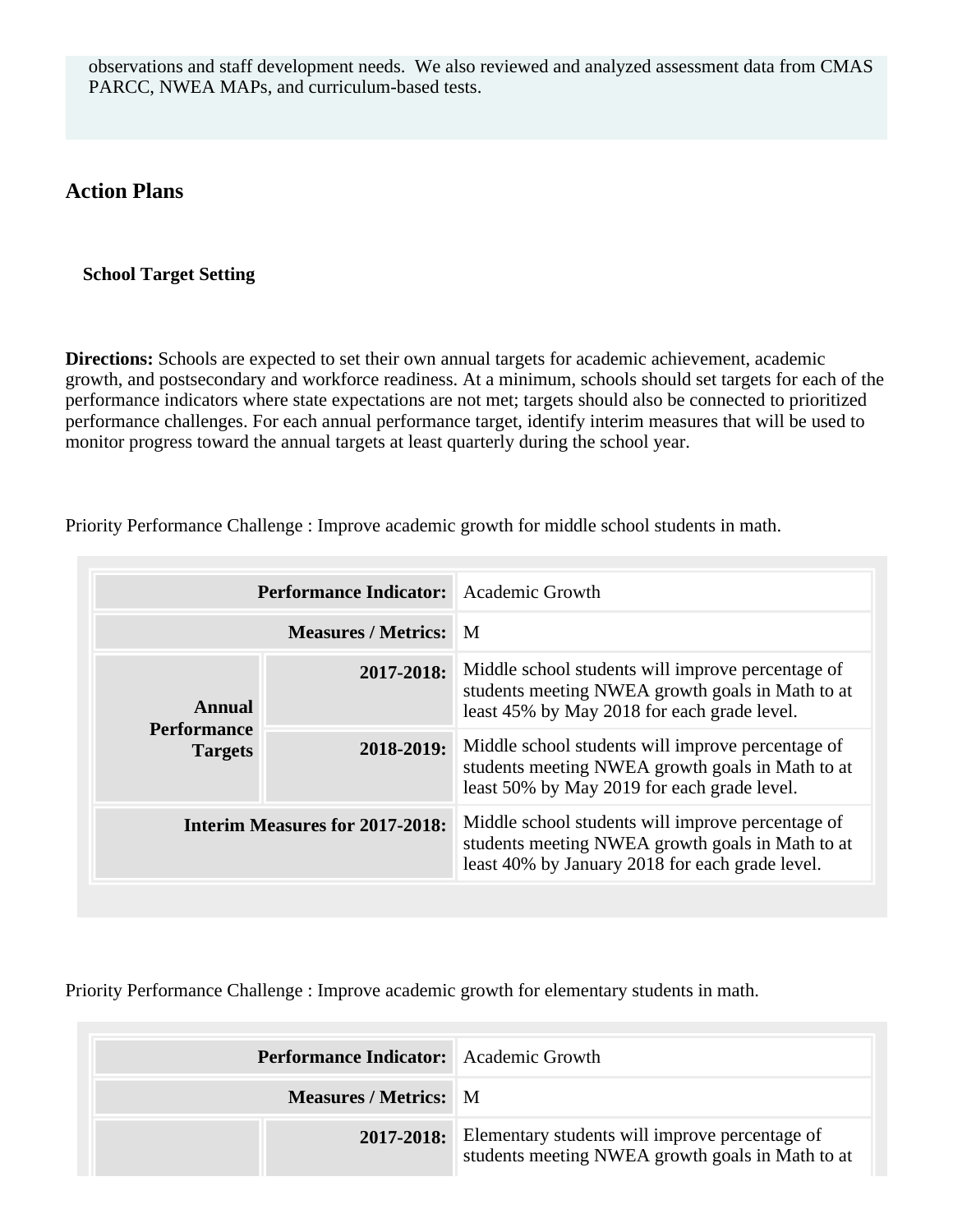| Annual<br><b>Performance</b><br><b>Targets</b> |            | least $45\%$ by May 2018.                                                                                                        |
|------------------------------------------------|------------|----------------------------------------------------------------------------------------------------------------------------------|
|                                                | 2018-2019: | Elementary students will improve percentage of<br>students meeting NWEA growth goals in Math to at<br>least 50% by May 2019.     |
| <b>Interim Measures for 2017-2018:</b>         |            | Elementary students will improve percentage of<br>students meeting NWEA growth goals in Math to at<br>least 40% by January 2018. |
|                                                |            |                                                                                                                                  |

Priority Performance Challenge : Improve academic growth for middle school students in English/Language Arts.

| <b>Performance Indicator:</b> Academic Growth |                            |                                                                                                                                                             |
|-----------------------------------------------|----------------------------|-------------------------------------------------------------------------------------------------------------------------------------------------------------|
|                                               | <b>Measures / Metrics:</b> | ∣R.                                                                                                                                                         |
| Annual<br><b>Performance</b>                  | 2017-2018:                 | Middle school students will improve percentage of<br>students meeting NWEA growth goals in Reading to<br>at least 55% by May 2018 for each grade level.     |
| <b>Targets</b>                                | 2018-2019:                 | Middle school students will improve percentage of<br>students meeting NWEA growth goals in Reading to<br>at least 60% by May 2019 for each grade level.     |
| <b>Interim Measures for 2017-2018:</b>        |                            | Middle school students will improve percentage of<br>students meeting NWEA growth goals in Reading to<br>at least 50% by January 2018 for each grade level. |

Priority Performance Challenge : Improve academic achievement in math on CMAS/PARCC

|                                        | <b>Performance Indicator:</b> | Academic Achievement (Status)                                                                                                                                          |
|----------------------------------------|-------------------------------|------------------------------------------------------------------------------------------------------------------------------------------------------------------------|
|                                        | <b>Measures / Metrics: M</b>  |                                                                                                                                                                        |
| Annual<br><b>Performance</b>           | 2017-2018:                    | The school will be rated "Approaching" expectations<br>for All Students on the 2018 CMAS Math<br>assessments, with an overall ranking of 30th<br>percentile or higher. |
| <b>Targets</b>                         | 2018-2019:                    | The school will be rated "Meets" expectations for All<br>Students on the 2018 CMAS Math assessments (at or<br>above 50th percentile rank).                             |
| <b>Interim Measures for 2017-2018:</b> |                               | At least 40% of students in grades $K - 8$ will meet                                                                                                                   |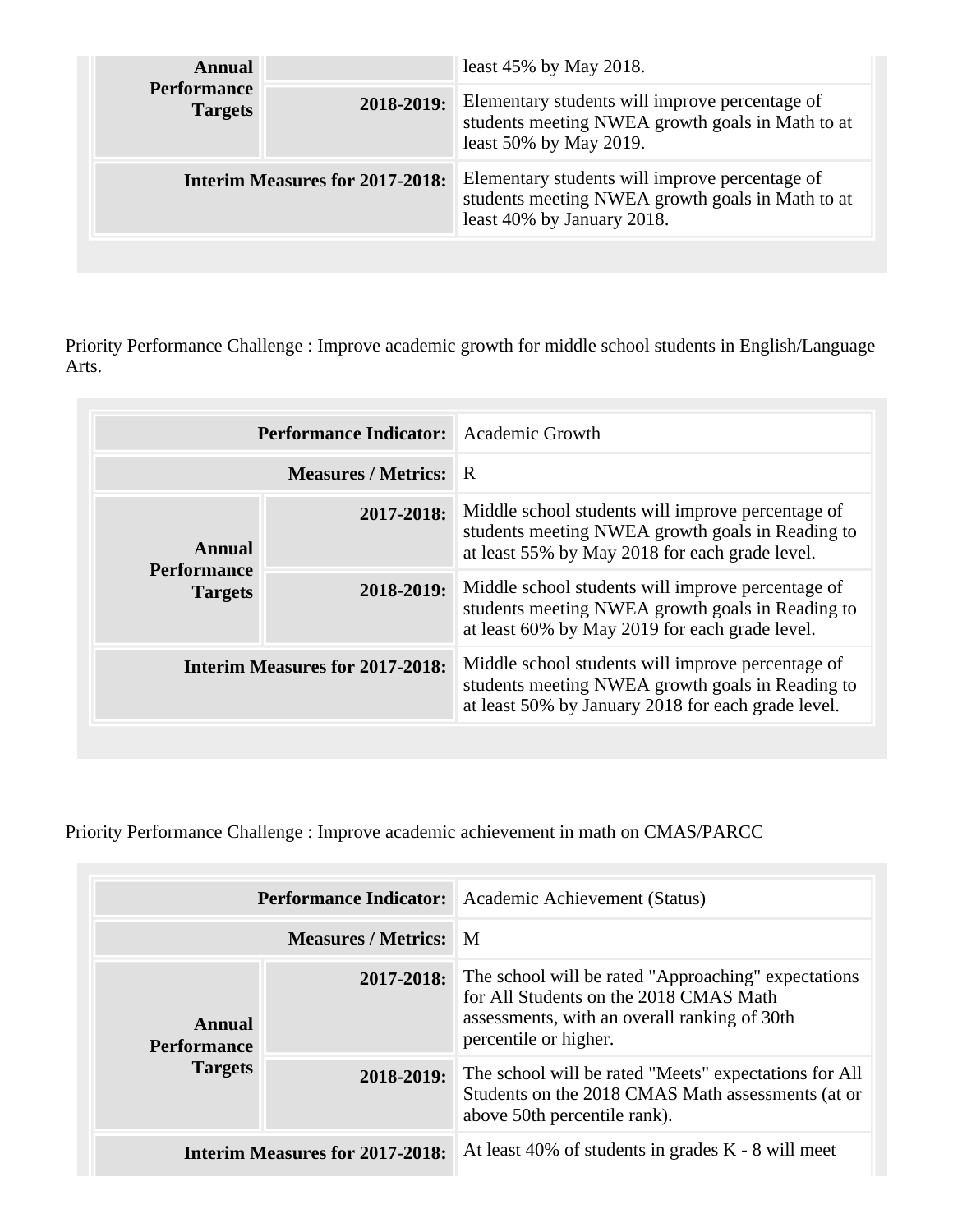#### **Planning Form**

| <b>Major Improvement</b>                                 | Provide intensive professional development and coaching in Singapore                                                                                                                                                                             |
|----------------------------------------------------------|--------------------------------------------------------------------------------------------------------------------------------------------------------------------------------------------------------------------------------------------------|
| <b>Strategy Name:</b>                                    | Math.                                                                                                                                                                                                                                            |
| <b>Major Improvement</b><br><b>Strategy Description:</b> | Teachers will participate in professional development in math, and<br>individualized coaching and mentoring by administration and math coach,<br>and will use what they learn to adjust instruction to meet the needs of<br>individual students. |

#### **Associated Root Causes:**

**Need for More Targeted Differentiation:** Our analysis reveals that some students have gaps and misunderstandings of mathematics that are causing inconsistent results and/or failure to make progress. Professional development will focus on training in the use of assessments to identify gaps in learning and to adjust instruction accordingly.

**Improve Teachers' Depth of Knowledge of Singapore Math:** Classroom observations reveal that we need to build our teachers' depth of knowledge in mathematics and Singapore Math strategies.

| <b>Action Steps Associated with MIS</b> |                                                                                            |                                 |                                                                                                       |                                                                                                                          |               |                     |  |
|-----------------------------------------|--------------------------------------------------------------------------------------------|---------------------------------|-------------------------------------------------------------------------------------------------------|--------------------------------------------------------------------------------------------------------------------------|---------------|---------------------|--|
| <b>Name</b>                             | <b>Description</b>                                                                         | <b>Start/End</b><br><b>Date</b> | <b>Resource</b>                                                                                       | <b>Key</b><br><b>Personnel</b>                                                                                           | <b>Status</b> | <b>School Year</b>  |  |
| Singapore<br>Math<br>Training           | Schedule<br>training at<br>the start of<br>the school<br>year and<br>again at<br>mid-year. | 08/01/2017<br>03/01/2017        | Title II Grant<br>funds will be<br>used to pay<br>for<br>professional<br>development<br>for teachers. | <b>Cassy Turner</b><br>(math coach)<br>and all K-8<br>teachers of<br>mathematics<br>and special<br>education<br>teachers |               |                     |  |
| Collaboration                           | Provide time<br>and<br>structured<br>opportunity<br>for teachers<br>to review<br>math      | 01/02/2018<br>05/24/2018        |                                                                                                       | All teachers<br>of<br>mathematics                                                                                        | In Progress   | This School<br>Year |  |

# **Action Steps Associated with MIS**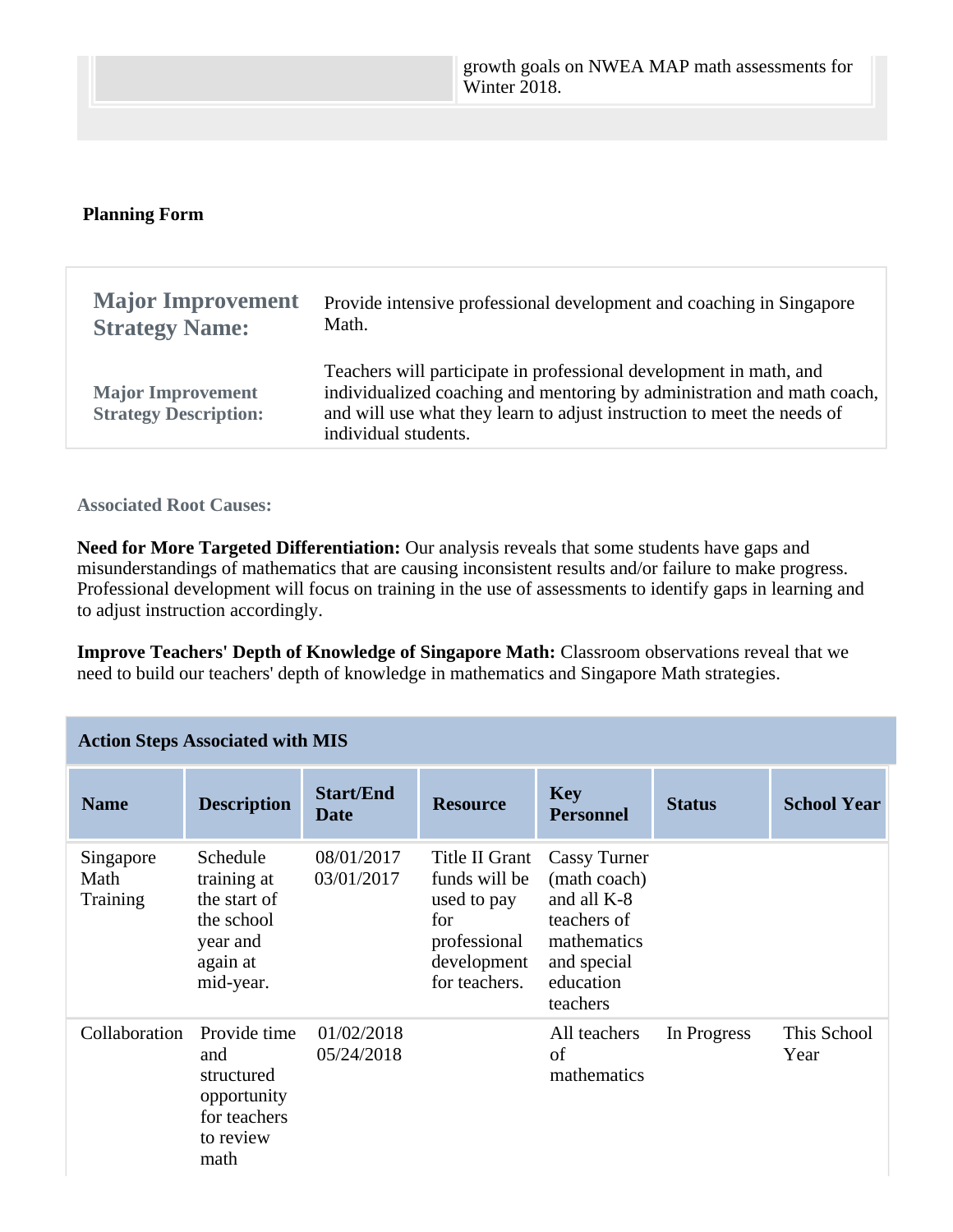|                                                    | curriculum<br>and adjust<br>instruction as<br>needed                                |                                                                                                                                                                                                                   |                                                                   |                                                                           |                                                    |               |                       |
|----------------------------------------------------|-------------------------------------------------------------------------------------|-------------------------------------------------------------------------------------------------------------------------------------------------------------------------------------------------------------------|-------------------------------------------------------------------|---------------------------------------------------------------------------|----------------------------------------------------|---------------|-----------------------|
| Professional<br>Development<br>in Math             | Schedule<br>Coaching<br>and<br>Classroom<br>Observations<br>with Math<br>Consultant | 02/05/2018<br>04/30/2018                                                                                                                                                                                          | Title II Grant                                                    | All teachers<br>of                                                        | mathematics                                        | In Progress   | This School<br>Year   |
|                                                    |                                                                                     | <b>Implementation Benchmark Associated with MIS</b>                                                                                                                                                               |                                                                   |                                                                           |                                                    |               |                       |
| <b>Action Step</b><br><b>Name</b><br>(Association) | <b>IB</b> Name                                                                      | <b>Description</b>                                                                                                                                                                                                | <b>Start/End/Repeats</b>                                          |                                                                           | <b>Key</b><br><b>Personnel</b>                     | <b>Status</b> | <b>School</b><br>Year |
|                                                    | Singapore<br>Math<br>Professional<br>Development                                    | Schedule<br>trainings<br>with math<br>coach several<br>times over<br>the school to<br>provide<br>distributed<br>practice and<br>increased<br>mastery of<br>Singapore<br>Math<br>curriculum.                       | 08/01/2017<br>05/24/2017                                          | and all K-8<br>teachers of<br>and special<br>education<br>teachers        | <b>Cassy Turner</b><br>(math coach)<br>mathematics |               |                       |
|                                                    | Coaching<br>and<br>Mentoring in<br>Singapore<br>Math                                | Admin and<br>math coach<br>will observe<br>teachers<br>during math<br>lessons and<br>during team<br>planning<br>meetings to<br>provide<br>feedback and<br>support for<br>improving<br>mathematics<br>instruction. | 09/01/2017<br>05/24/2018<br>Monthly                               | Terry Glen,<br>Keria<br>McCafferty,<br>Peggy<br>Downs,<br>(Math<br>Coach) | <b>Cassy Turner</b>                                |               |                       |
| <b>Strategy Name:</b>                              | <b>Major Improvement</b>                                                            | curriculum                                                                                                                                                                                                        | Provide leadership and structured time for collaboration to align |                                                                           |                                                    |               |                       |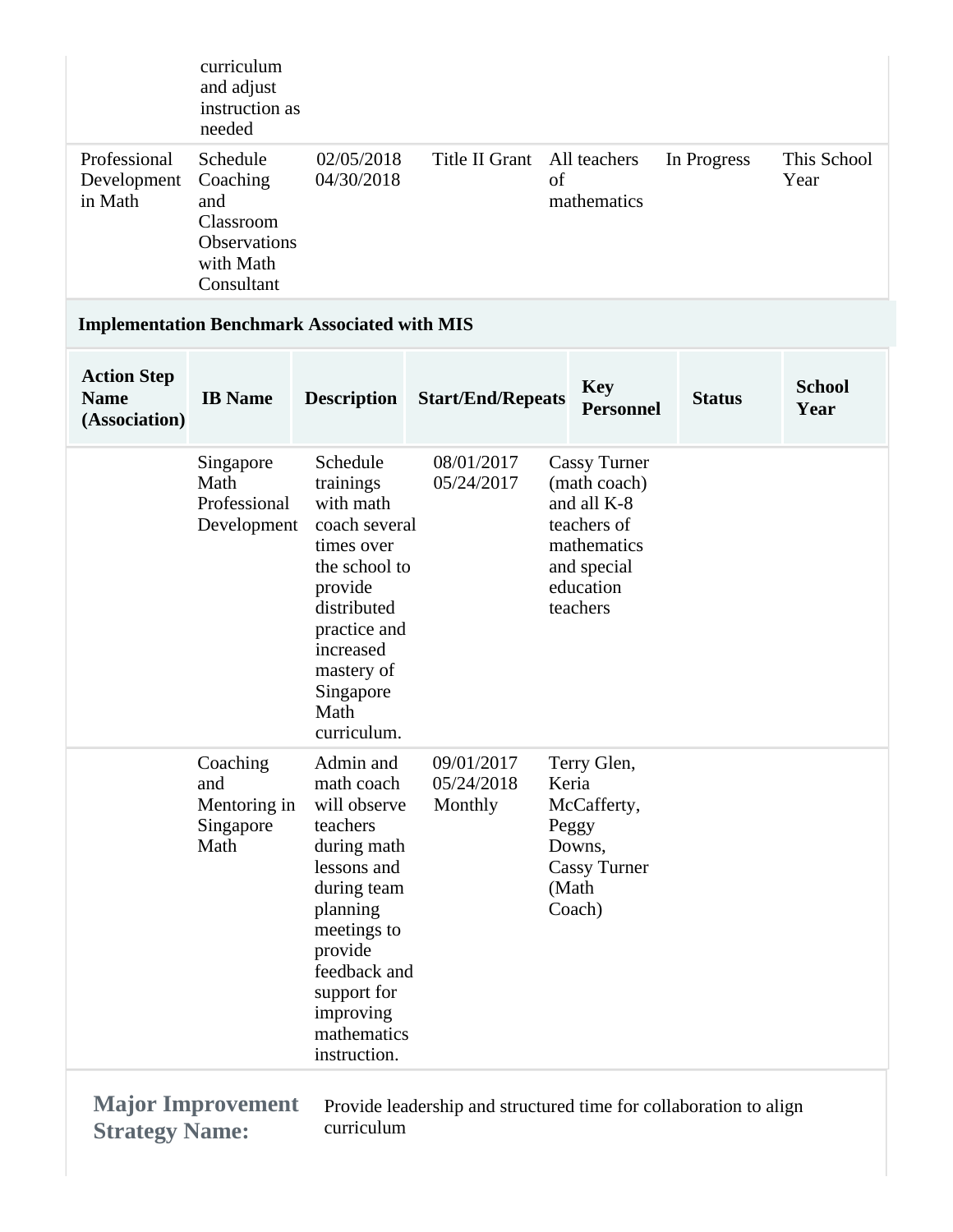**Associated Root Causes:**

**Improve Alignment across Grade-levels in Curriculum and Expectations:** Our analysis has discovered inconsistencies and misunderstandings in the implementation of our core curriculum. Teachers need time and structured leadership to collaborate and to develop improved vertical alignment of our curriculum and expectations for homework, study skills, and assessments.

**Improve Teachers' Depth of Knowledge of Singapore Math:** Classroom observations reveal that we need to build our teachers' depth of knowledge in mathematics and Singapore Math strategies.

**Need for More Targeted Differentiation:** Our analysis reveals that some students have gaps and misunderstandings of mathematics that are causing inconsistent results and/or failure to make progress. Professional development will focus on training in the use of assessments to identify gaps in learning and to adjust instruction accordingly.

| <b>Action Steps Associated with MIS</b> |  |  |  |
|-----------------------------------------|--|--|--|
|-----------------------------------------|--|--|--|

| <b>Name</b>                                   | <b>Description</b>                                                                                                                              | <b>Start/End</b><br><b>Date</b> | <b>Resource</b> | <b>Key</b><br><b>Personnel</b> | <b>Status</b> | <b>School Year</b>  |
|-----------------------------------------------|-------------------------------------------------------------------------------------------------------------------------------------------------|---------------------------------|-----------------|--------------------------------|---------------|---------------------|
| Align<br>Curriculum                           | Train<br>Teachers in<br>Core<br>Knowledge<br>Curriculum<br>Plans and<br>Classical<br>Education<br>Syllabus<br>expectations                      | 07/27/2017<br>09/22/2017        |                 | All Teachers                   | Complete      | This School<br>Year |
| Align ELA<br>Curriculum                       | Provide<br>Leadership<br>and<br>Opportunity<br>for Teachers<br>to<br>Collaborate<br>to Align<br><b>ELA</b><br>Curriculum<br>and<br>Expectations | 08/07/2017<br>05/24/2018        |                 | All ELA<br>Teachers            | In Progress   | This School<br>Year |
| Continue to<br>Implement<br><b>UbD</b> Lesson | Provide<br>Feedback on<br>Weekly UbD                                                                                                            | 08/08/2017<br>05/24/2018        |                 | All Teachers                   | In Progress   | This School<br>Year |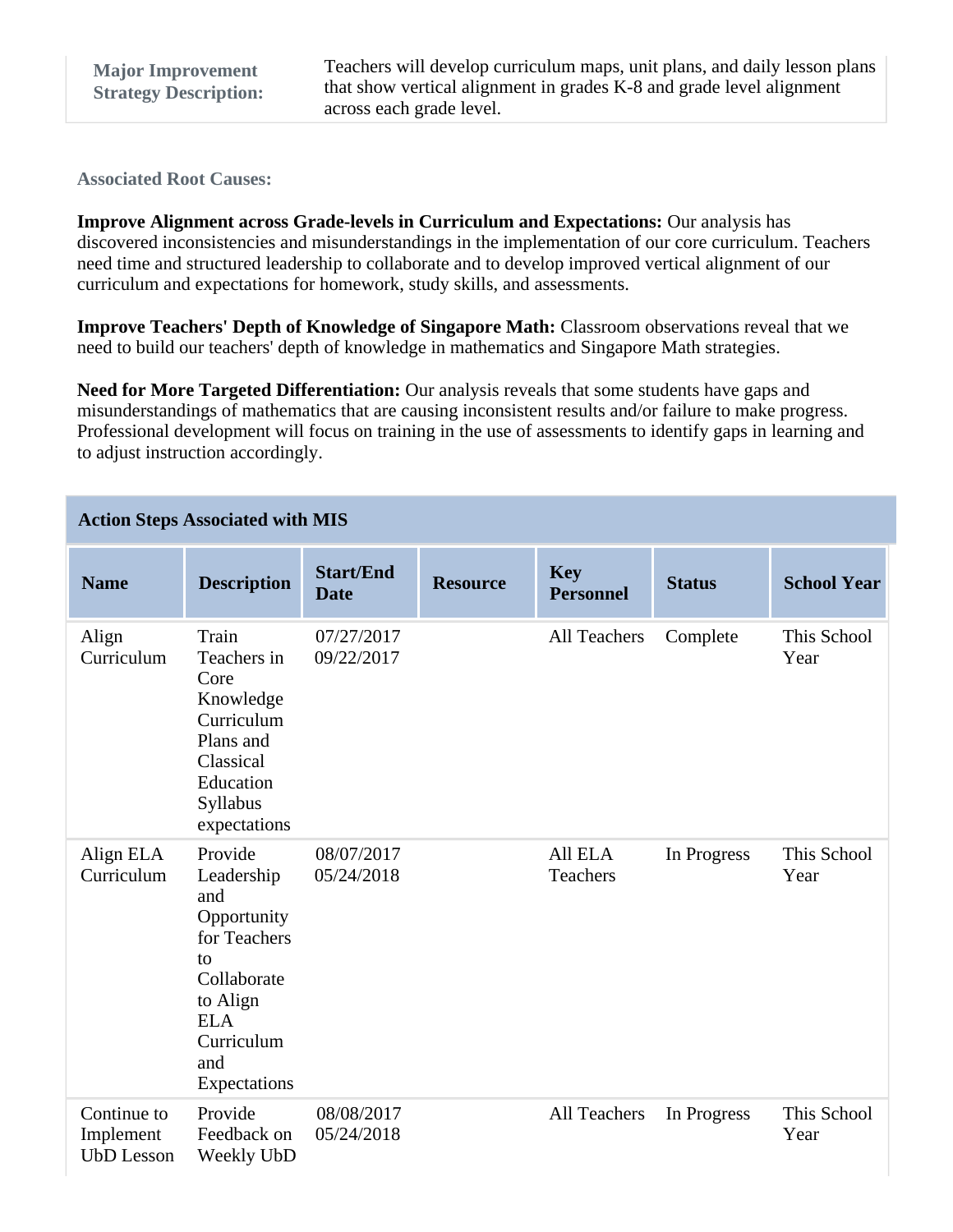| Planning                                           | <b>Lesson Plans</b><br>and Further<br>Professional<br>Development<br>As Needed                                                            |                                                                                                                                                                                                                                     |                                       |                     |                                                                                  |               |                       |
|----------------------------------------------------|-------------------------------------------------------------------------------------------------------------------------------------------|-------------------------------------------------------------------------------------------------------------------------------------------------------------------------------------------------------------------------------------|---------------------------------------|---------------------|----------------------------------------------------------------------------------|---------------|-----------------------|
| Align Math<br>Curricululm                          | Provide<br>Leadership<br>and<br>Opportunity<br>for Teachers<br>to<br>Collaborate<br>to Align<br>Math<br>Curriculum<br>and<br>Expectations | 08/07/2018<br>05/24/2018                                                                                                                                                                                                            |                                       |                     | All Math<br>Teachers                                                             | In Progress   | This School<br>Year   |
|                                                    |                                                                                                                                           | <b>Implementation Benchmark Associated with MIS</b>                                                                                                                                                                                 |                                       |                     |                                                                                  |               |                       |
| <b>Action Step</b><br><b>Name</b><br>(Association) | <b>IB</b> Name                                                                                                                            | <b>Description</b>                                                                                                                                                                                                                  | <b>Start/End/Repeats</b>              |                     | <b>Key</b><br><b>Personnel</b>                                                   | <b>Status</b> | <b>School</b><br>Year |
|                                                    | Facilitate<br>collaboration to<br>align<br>English/Language<br>Arts curriculum                                                            | Provide<br>structured<br>opportunities<br>for staff to<br>develop<br>consistent<br>expectations<br>for<br>curriculum,<br>assessments,<br>and<br>homework<br>across both<br>East and<br>West<br>campuses<br>and all grade<br>levels. | 08/01/2017<br>05/24/2018<br>Quarterly |                     | All teachers of<br>English/Language<br>Arts and special<br>education<br>teachers |               |                       |
|                                                    | Facilitate<br>collaboration<br>to align math<br>curriculum                                                                                | Provide<br>structured<br>opportunities<br>for staff to<br>develop<br>consistent<br>expectations<br>for<br>curriculum,<br>assessments,                                                                                               | 08/01/2017<br>05/24/2018<br>Quarterly | special<br>teachers | All math<br>teachers and<br>education                                            |               |                       |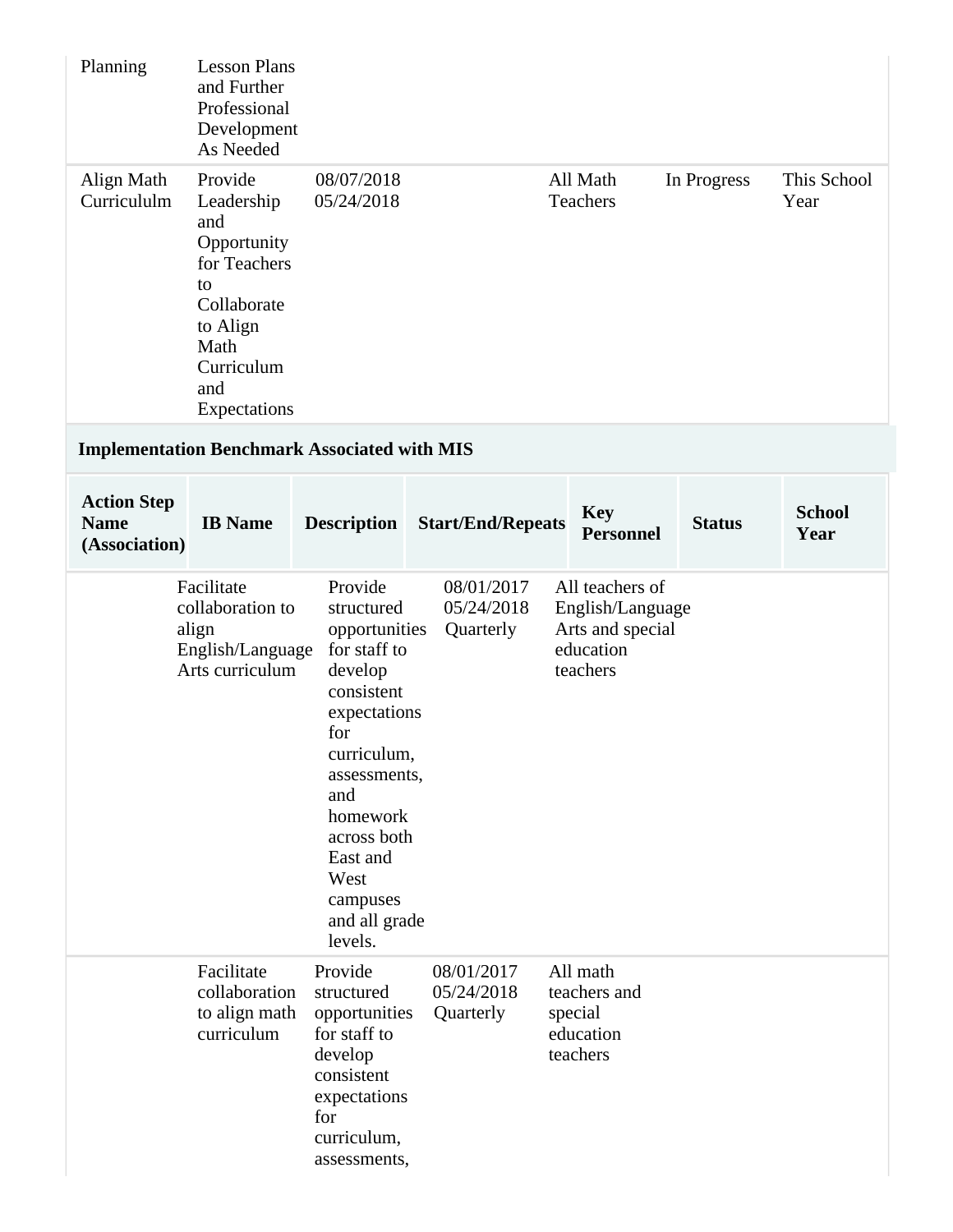|                                                                                   | and<br>homework<br>across both<br>East and<br>West<br>campuses<br>and all grade<br>levels.                                                                             |                                    |                           |  |  |
|-----------------------------------------------------------------------------------|------------------------------------------------------------------------------------------------------------------------------------------------------------------------|------------------------------------|---------------------------|--|--|
| Continue<br>implementation<br>of<br>Understanding<br>by Design<br>lesson planning | Provide<br>feedback on<br>weekly UbD<br>lesson plans<br>and further<br>professional<br>development<br>as needed                                                        | 08/01/2017<br>05/24/2018<br>Weekly | Admin and<br>all teachers |  |  |
| <b>Major Improvement</b><br><b>Strategy Name:</b>                                 | Provide Additional Resources to Support Curriculum                                                                                                                     |                                    |                           |  |  |
| <b>Major Improvement</b><br><b>Strategy Description:</b>                          | Teachers will have access to additional resources to support<br>differentiation for at risk students and will be prepared to effectively<br>implement these resources. |                                    |                           |  |  |

**Associated Root Causes:**

**Need for More Targeted Differentiation:** Our analysis reveals that some students have gaps and misunderstandings of mathematics that are causing inconsistent results and/or failure to make progress. Professional development will focus on training in the use of assessments to identify gaps in learning and to adjust instruction accordingly.

|  | <b>Action Steps Associated with MIS</b> |  |  |  |
|--|-----------------------------------------|--|--|--|
|--|-----------------------------------------|--|--|--|

| <b>Name</b>                                   | <b>Description</b>                                                                                                                                           | <b>Start/End</b><br><b>Date</b> | <b>Resource</b> | <b>Key</b><br><b>Personnel</b>                                                        | <b>Status</b> | <b>School Year</b> |
|-----------------------------------------------|--------------------------------------------------------------------------------------------------------------------------------------------------------------|---------------------------------|-----------------|---------------------------------------------------------------------------------------|---------------|--------------------|
| Evaluate and<br>update<br><b>Reading List</b> | Review<br>current<br>approved<br>reading list<br>with all<br>teachers for<br>grades $6 - 12$ .<br>Determine<br>reading<br>levels,<br>logical<br>progression, | 08/01/2017<br>05/24/2018        |                 | All<br>secondary<br>teachers,<br>East and<br>West<br>campuses,<br>Admin<br>leadership |               |                    |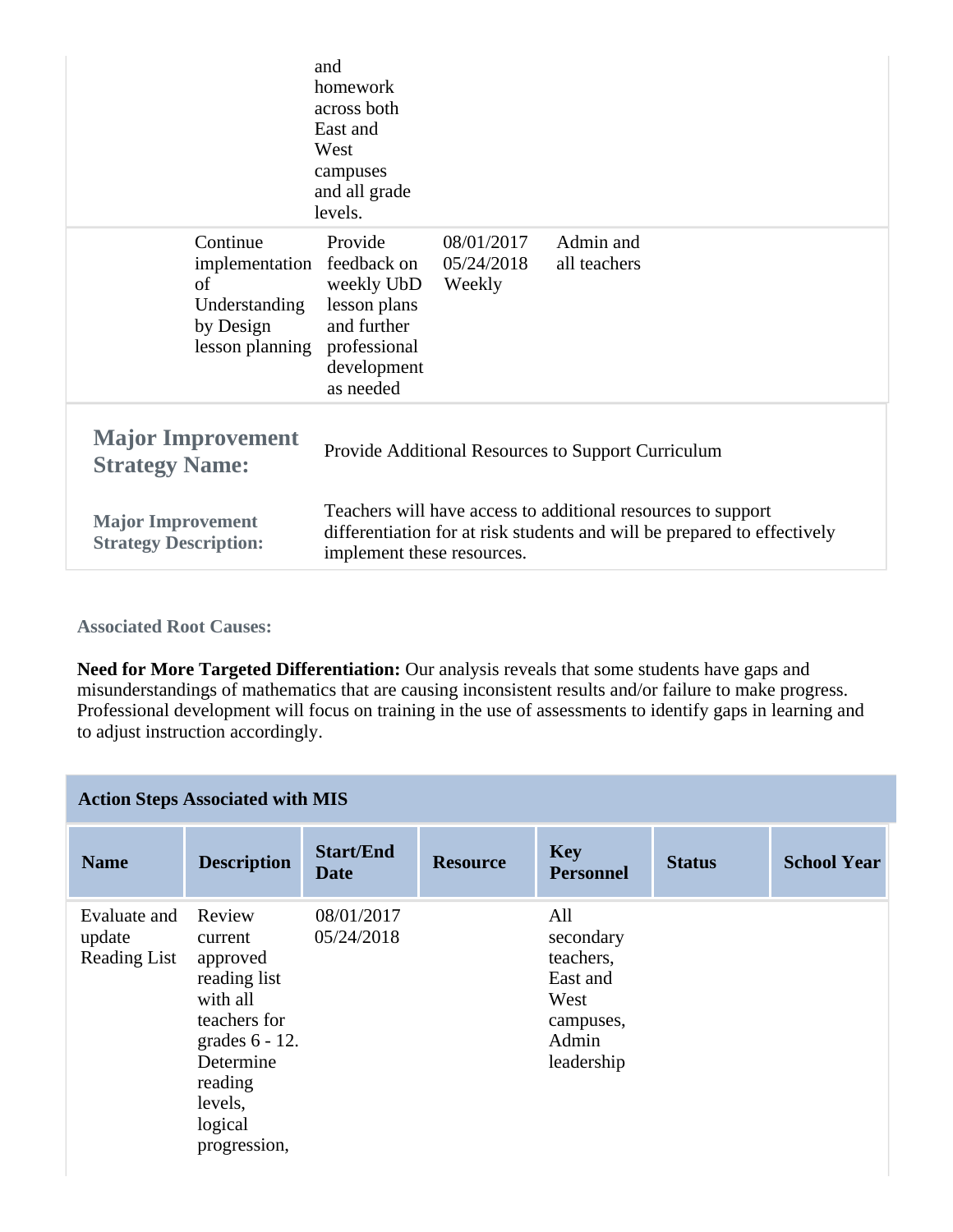|                                                                                                          | and<br>alignment to<br>Classical<br>Education<br>model.                                                                                                                                                                                                        |                                                                                |                          |                                         |               |                       |
|----------------------------------------------------------------------------------------------------------|----------------------------------------------------------------------------------------------------------------------------------------------------------------------------------------------------------------------------------------------------------------|--------------------------------------------------------------------------------|--------------------------|-----------------------------------------|---------------|-----------------------|
| Evaluate and<br>update<br>writing<br>standards for<br>grades $6 - 12$                                    | Review<br>current<br>standards<br>and rubrics<br>to align<br>expectations<br>for work<br>quality and<br>skills<br>progression.                                                                                                                                 | 08/01/2017<br>05/24/2018                                                       |                          | All ELA<br>teachers,<br>grades $6 - 12$ |               |                       |
| Increase<br>inventory of<br>approved<br>novels and<br>nonfiction<br>selections                           | Review<br>approved<br>reading list<br>and ensure<br>sufficient<br>copies of<br>each<br>selection                                                                                                                                                               | 08/01/2017<br>05/24/2018                                                       | Curriculum<br>budget     | Admin                                   |               |                       |
| <b>Ensure access</b><br>to abridged<br>novels and<br>other<br>resources to<br>support<br>differentiation | Review current<br>inventory of<br>novels and<br>nonfiction<br>selections to<br>ensure<br>appropriate<br>materials are<br>available for<br>differentiation<br>and<br>accommodations.<br>Plan to purchase<br>new materials in<br>budget for next<br>school year. | 04/01/2018<br>06/30/2018                                                       | 2018-19<br>budget        | Admin                                   |               |                       |
| <b>Implementation Benchmark Associated with MIS</b>                                                      |                                                                                                                                                                                                                                                                |                                                                                |                          |                                         |               |                       |
| <b>Action Step</b><br><b>Name</b><br>(Association)                                                       | <b>IB</b> Name                                                                                                                                                                                                                                                 | <b>Description</b>                                                             | <b>Start/End/Repeats</b> | <b>Key</b><br><b>Personnel</b>          | <b>Status</b> | <b>School</b><br>Year |
|                                                                                                          | Evaluate<br>curriculum<br>resources in math<br>and make<br>recommendations                                                                                                                                                                                     | Investigate<br>resources to<br>support<br>differentiation in<br>Singapore Math | 08/01/2017<br>05/24/2018 | Admin team                              |               |                       |